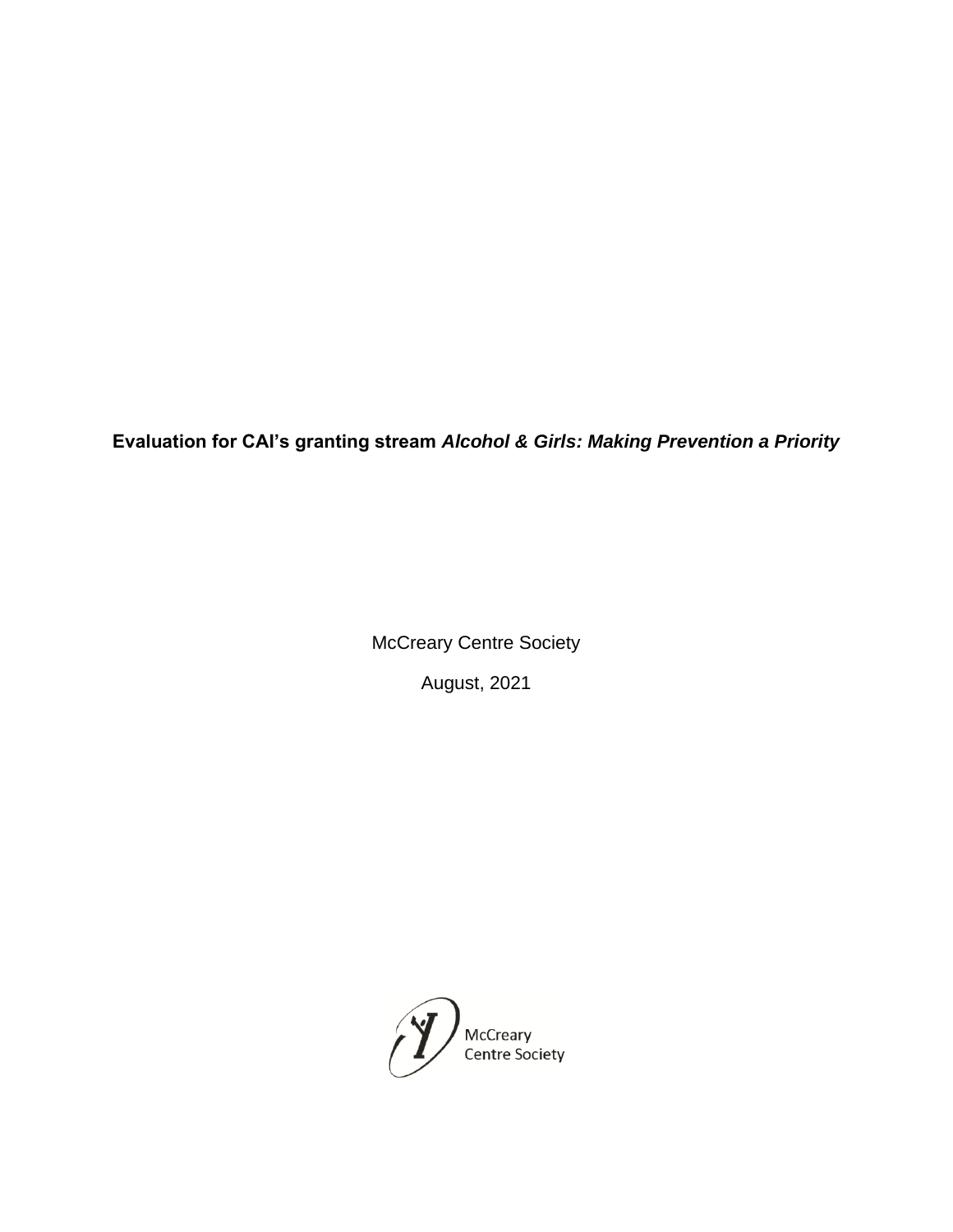# **TABLE OF CONTENTS**

| APPENDIX: PARTICIPANT SURVEYS AND INTERVIEW QUESTIONS30 |  |
|---------------------------------------------------------|--|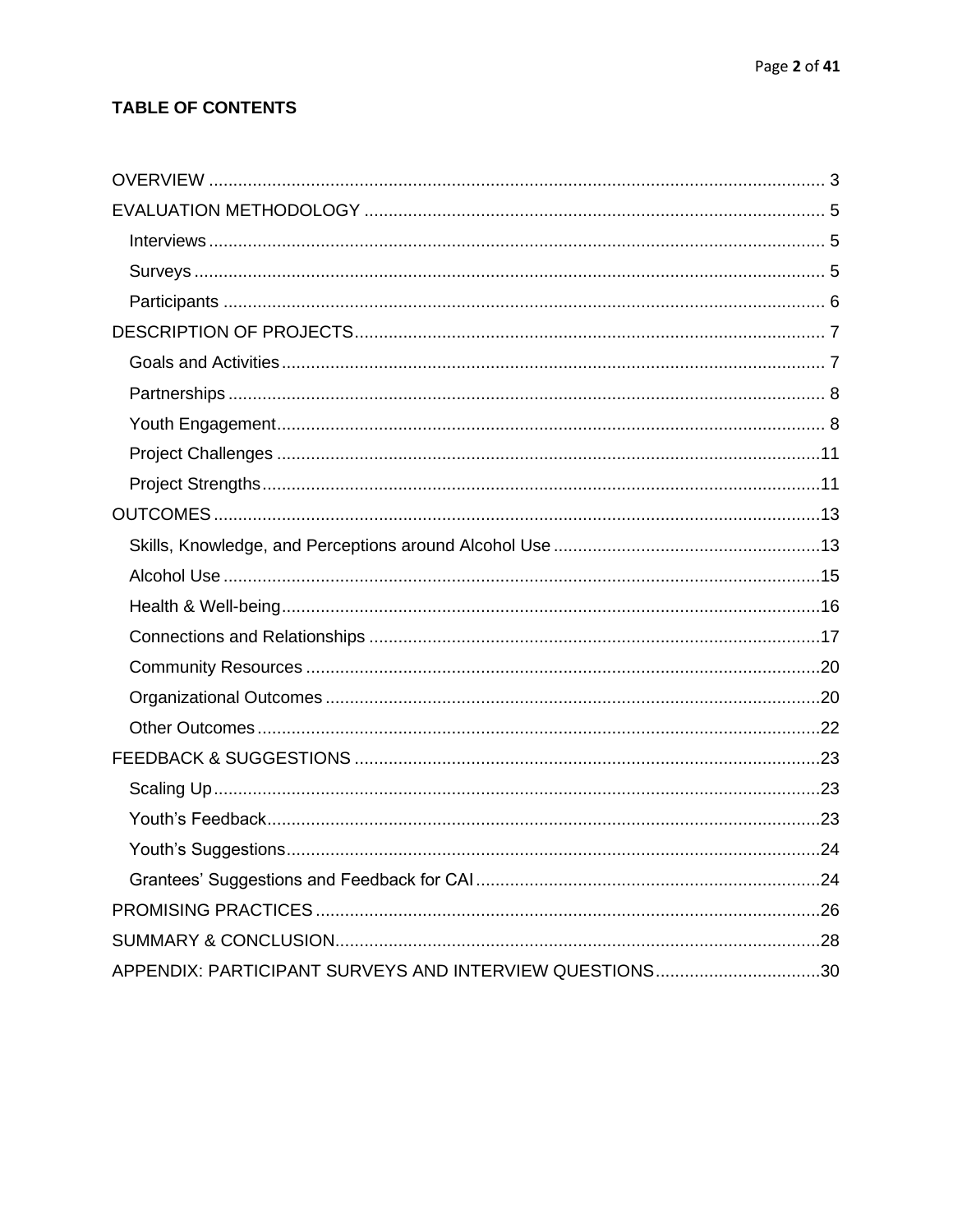#### <span id="page-2-0"></span>**OVERVIEW**

CAI commissioned McCreary Centre Society to evaluate CAI's granting stream, *Alcohol & Girls: Making Prevention a Priority.* The goal of the granting stream was to reduce girls' likelihood of harmful alcohol use by increasing their resilience and capacity to make informed choices. This funding stream was guided by research showing that protective factors—such as supportive family, sense of belonging at school, connection to community, healthy peer relationships, and individual strengths—are associated with a reduced likelihood of substance use, including as a way to cope with life challenges (e.g., BC Adolescent Health Survey, 2018).

The granting stream aimed to support community agencies to build on their existing programming by using an upstream approach which was family focused (i.e., involved strengthening connections between girls and their primary caregiver); built skills and enhanced resilience (e.g., ability to resist peer pressure); and/or was interactive and youth-led. The aim was to involve girls (Grades 7–12) as much as possible in the planning and delivery of programming.

Initially, organizations who received grants were given up to 12 months to run their programs, and grant funding was to be spent by December 31, 2020. However, due to the COVID-19 pandemic, many agencies had to postpone the delivery of programming and CAI adjusted the timeline in response, with agencies given until the end of June 2021 to complete their funded project activities.

A total of 21 community organizations were awarded grants. Grantees from these agencies were invited to work with McCreary Centre Society to co-develop the evaluation measures.

## **Evaluation**

The evaluation assessed process, outcomes, and learnings. The process component examined ways in which each project contributed to preventing harmful alcohol use among girls. The evaluation also assessed the extent to which youth were meaningfully engaged in planning and delivering the projects. In addition, the evaluation canvassed challenges and successes in carrying out the project (e.g., relating to meaningfully engaging youth in project planning and delivery; engaging harder to reach participants in project activities and keeping them engaged; and collaborating/partnering with other agencies for this project).

The outcomes component measured the degree to which there were improvements for youth participants (e.g., reduced risk of harmful alcohol use, improved overall well-being), which were attributed to their involvement in the project. The evaluation also canvassed grantees' perceptions of any shifts within their organization, such as changes in perceptions around girls' alcohol use, programming shifts to address girls' alcohol use and to promote protective factors, and shifts in the agencies' approaches to meaningful youth engagement.

The learnings component tapped what grantees learned through carrying out their CAI-funded project, including their reflections on promising practices to prevent harmful alcohol use among girls. This component also included grantees' reflections on how their project could be scaled up, to optimally support the prevention of harmful alcohol use among girls.

The mixed-methods evaluation consisted of youth and grantee surveys, as well as grantee interviews. All measures (survey items and interview questions) were co-created by grantees and McCreary Centre Society, with input from CAI.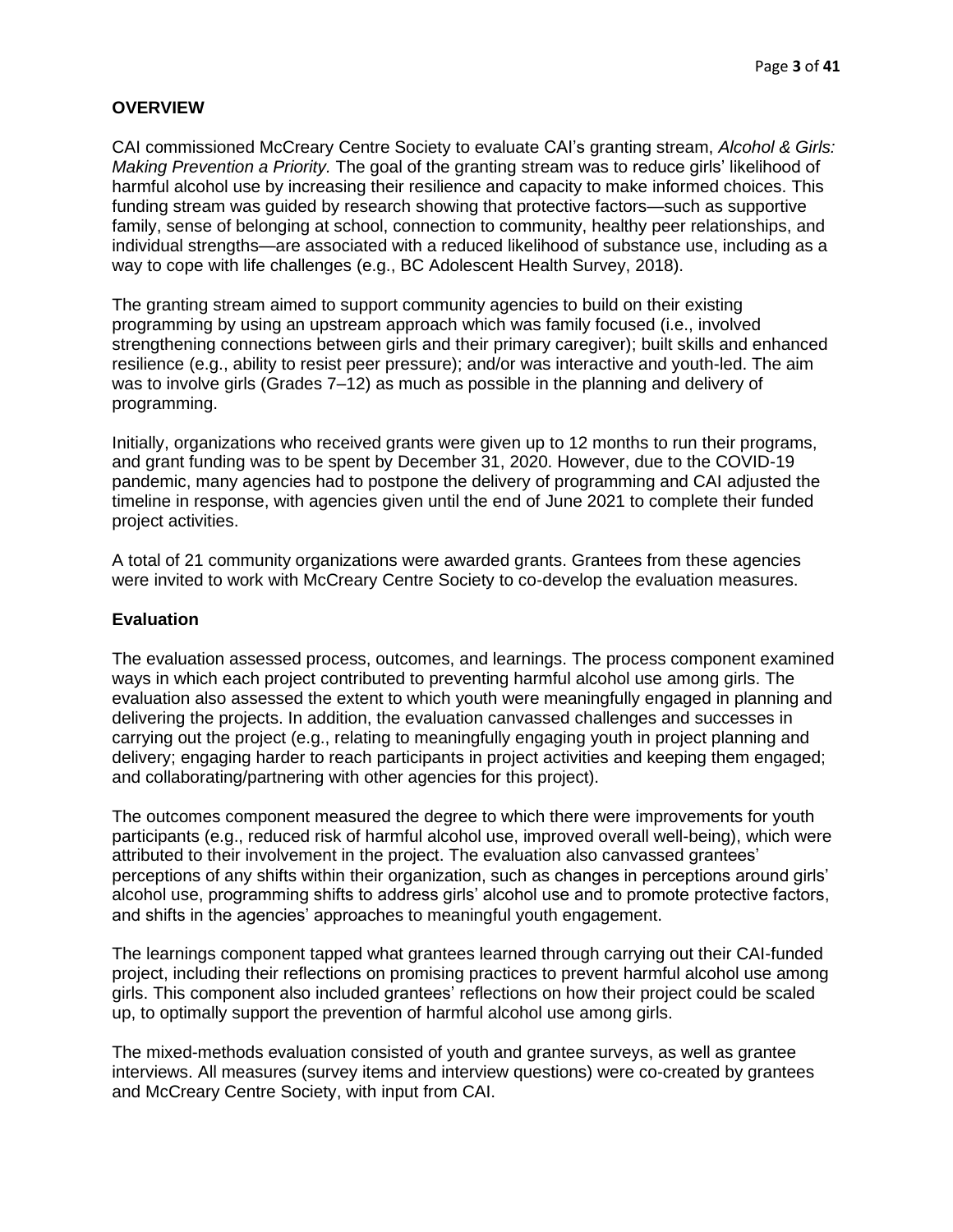The youth survey was developed with the understanding that it would not necessarily be suitable to distribute a survey across every project, or that all girls who took part in a project would complete it. The expectation was that only a subset of youth participants would take part in the evaluation (i.e., complete a survey).

## **About this Report**

Survey data were analyzed using SPSS statistical software. Some percentages could not be reported because they represented a very small number of individuals. In these instances, the results were reported descriptively instead of quantitatively.

The evaluation findings do not necessarily reflect the experiences of girls who took part in CAIfunded projects but who did not participate in the evaluation. Similarly, the experiences and views of grantees who did not take part in the evaluation were not captured in this report.

Survey percentages among youth participants and grantees should not be compared because the relatively small sample sizes would make comparisons unreliable. In addition, participants and grantees who filled out surveys were not necessarily involved in the same projects (e.g., a grantee may have completed a survey while no youth participants from their project may have done so).

Throughout this report, survey findings are supplemented with qualitative information from grantee interviews to offer a more comprehensive picture of the projects and of the experiences of those involved.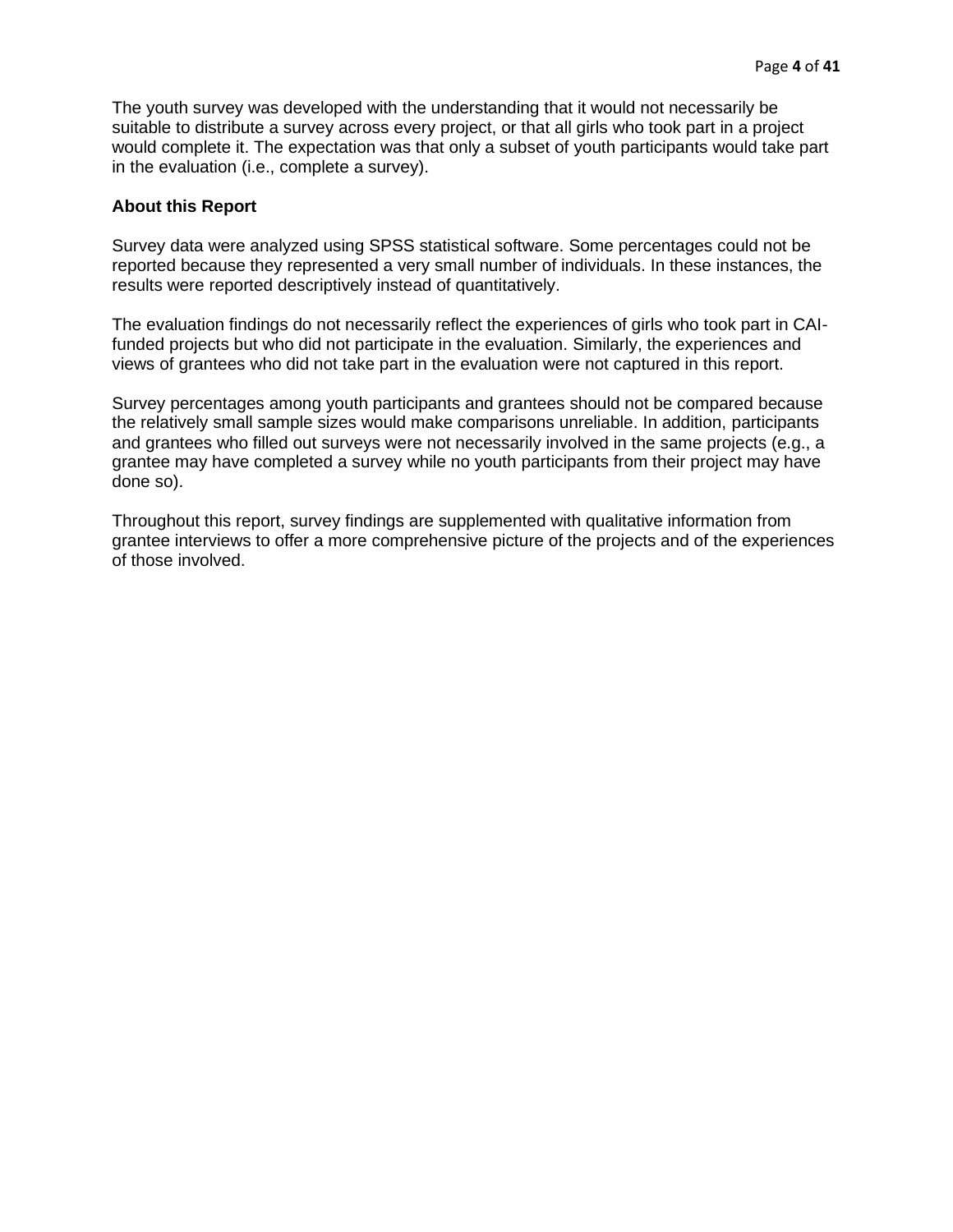# <span id="page-4-0"></span>**EVALUATION METHODOLOGY**

Grantees took part in one of two video-conference calls with McCreary Centre Society to codevelop the measures (i.e., youth and grantee surveys, and grantee interview questions). Grantees also had an opportunity to review the draft measures before they were finalized.

Participation in the evaluation was voluntary for both grantees and youth. Surveys were submitted anonymously, and interview findings were reported in such a way that grantees could not be personally identified.

#### <span id="page-4-1"></span>**Interviews**

The interviews with grantees included questions about the following:

- Project goals and how the grantees had intended to achieve the goals
- The extent to which the goals were achieved
- Any changes made to the project while it was taking place, and reasons for those changes
- How youth were meaningfully engaged in project planning and delivery
- Project partnerships
- Project-related challenges and successes
- Thoughts on how their project might be modified/strengthened and scaled up in the future
- Any suggestions or feedback for CAI
- Significant changes within grantees' organization which they attributed to the project (e.g., changes in perceptions around girls' alcohol use, in programming, and their approaches to youth engagement)
- Significant changes among youth participants which grantees attributed to the project (e.g., changes in girls' perceptions of alcohol use, their alcohol consumption, and their overall well-being)
- Any other changes which grantees attributed to the project
- What grantees learned through their involvement in the project
- Promising practices to prevent harmful alcohol use among girls

## <span id="page-4-2"></span>**Surveys**

Youth and grantees were invited to complete surveys at the end of their involvement in the project. Surveys were available in both online and paper-and-pencil formats.

## *Youth participant survey*

The youth survey was distributed among project participants when grantees felt it was appropriate to do so. The survey included forced-choice questions about the following outcomes among girls, because of their involvement in the project:

- Healthier views around alcohol use
- Reduced alcohol use, likelihood of alcohol use, or harmful use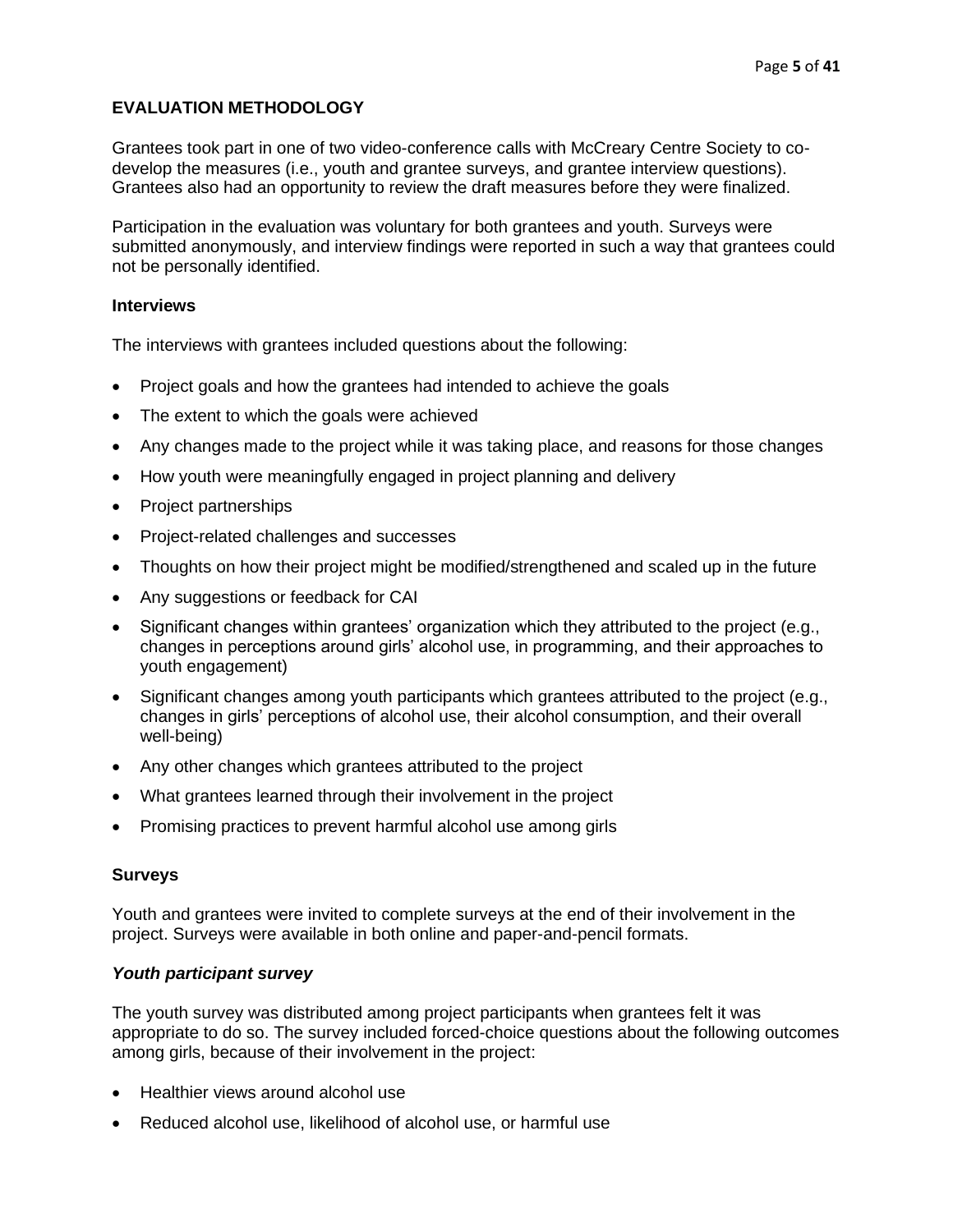- Improved well-being (e.g., overall mental health; self-confidence; hopefulness; and connections to peers, their family, community, culture, and nature)
- Skill improvements (e.g., leadership, teamwork, heathy coping, refusal skills)
- Increased knowledge of and access to community services and supports

The survey scales included a 'Not applicable/Don't know' option because not all projects tailored their programming to achieve all the measured outcomes.

A combination of forced-choice and open-ended questions were also included about girls' reasons for staying involved and any barriers that made it difficult for them to participate in the project; the amount of input they had in project planning and delivery; what they liked most about taking part; any other identified outcomes (that were not directly asked about); suggestions to improve the project; and the degree to which they felt safe taking part, had fun, felt their involvement was meaningful, and felt their cultural identity was respected and there was sensitivity to their cultural needs.

## *Grantee survey*

The grantee survey was intended to supplement the interview findings, and included questions about the extent to which grantees felt their project contributed to various outcomes among youth participants (see youth participant survey details above) and their organization. Organizational outcomes included shifts in perceptions around girls' alcohol use; grantees' approach to youth engagement; and programming approaches.

Open-ended survey questions also gave grantees an opportunity to list any other project outcomes, including unexpected ones; to share reflections relating to their project; and to offer feedback and suggestions for CAI.

## <span id="page-5-0"></span>**Participants**

Nine grantees/facilitators took part in interviews over the phone or through video conferencing, which lasted between 30 to 60 minutes. Another two grantees submitted written responses to the interview questions, for a total of 11 interviews. In addition, 12 grantees completed an anonymous grantee survey. In their communications with McCreary, some grantees mentioned they had completed a survey but were unable to take part in an interview (e.g., too many other commitments), while others opted to participate in an interview exclusively, and some completed both an interview and survey.

A total of 27 girls—aged 10 to 18 years—completed a youth survey. They most commonly identified as Indigenous (56%) and/or European (52%), while a few identified as East Asian, South Asian, or a background not among the list of options (e.g., they specified Caucasian or Canadian; youth could mark all backgrounds that applied). All spoke English at home, while a few also spoke an Indigenous language or another language at home.

The majority of girls (63%) had attended most or all of the project sessions, while 22% had attended around half, and the remaining few participants had attended only some of the sessions. The findings in this report did not appear to differ based on how many sessions participants had attended (e.g., most/all vs. some).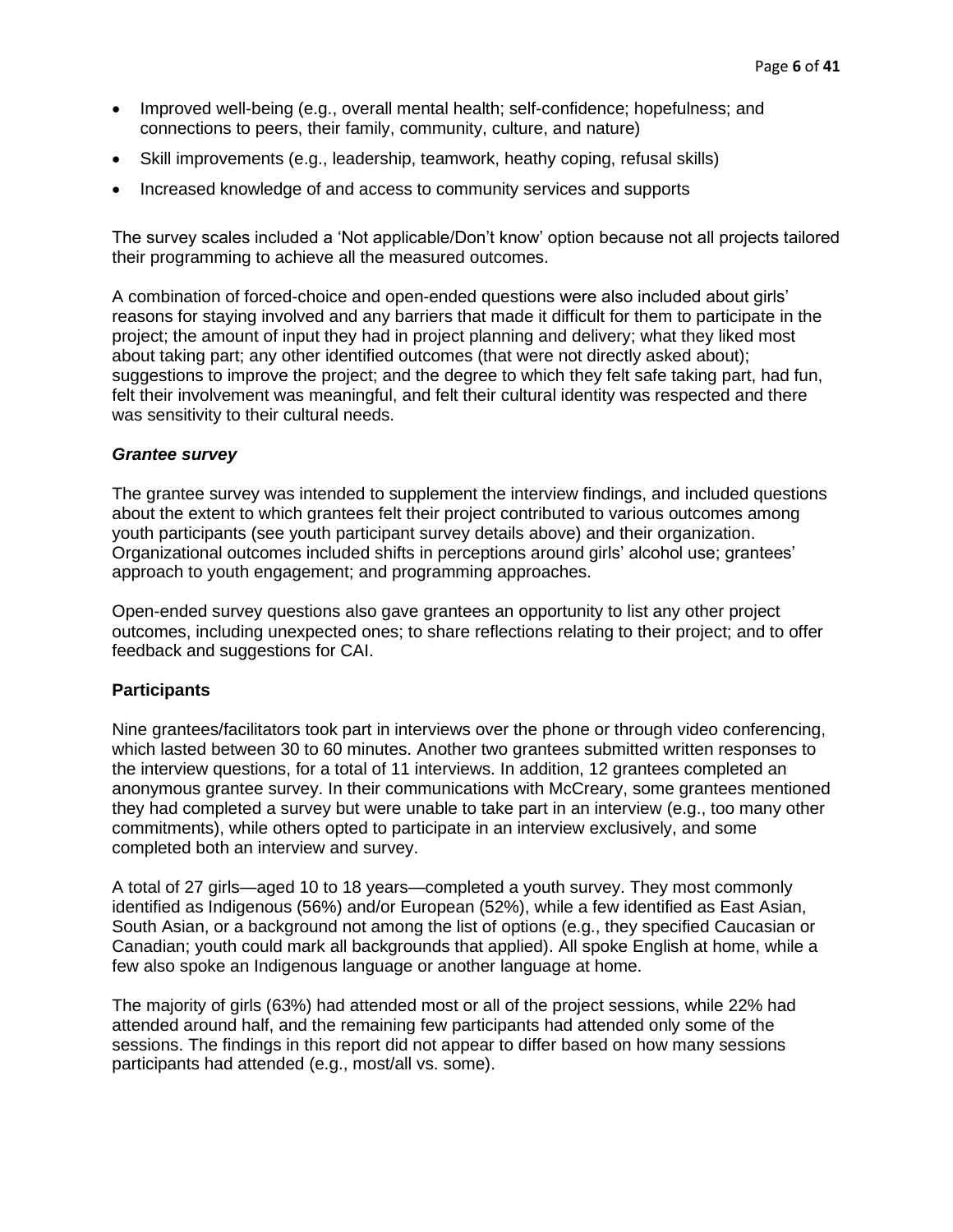## <span id="page-6-0"></span>**DESCRIPTION OF PROJECTS**

*"This project is a great initiative. The biggest challenge we had was COVID. Otherwise, the girls who attended enjoyed the groups, as did the adults, and we were able to build a community." -Grantee/project staff*

## <span id="page-6-1"></span>**Goals and Activities**

Grantees described the overarching goal of their project as supporting girls at risk of harmful alcohol use to make informed decisions (around alcohol use and other activities), which would promote their overall health and well-being. For instance, participants were supported to gain refusal skills or to recognize risks and to drink more safely if they chose to drink. Girls were also supported to develop healthy coping skills, as opposed to using alcohol and other substances to cope with challenges in their lives. Projects were also intended to help participants realize they could have fun without using alcohol, and to introduce them to healthy activities (e.g., spending time outdoors, hiking) as an alternative to alcohol and other substance use.

In some projects, an aim was for girls to gain skills in setting healthy relationship boundaries, as well as in communication, self-care, and stress-management. In addition, supporting girls to set and achieve education and career goals was identified. Grantees whose projects involved Indigenous girls commonly identified enhanced cultural identity and greater knowledge of Indigenous culture as objectives for participants, as well as breaking unhealthy relationship patterns.

A wide range of activities were carried out to achieve the project goals. Activities fell into the broad categories of education; hands-on skill-building activities; outdoor and physical activities; arts-based activities; and interacting with animals. Educational activities included information workshops on substance use and girls' health; role playing various scenarios (e.g., relating to setting boundaries and communication); cultural learnings and talking circles involving Elders; and hearing stories from individuals with lived experience of mental health and substance use challenges. Examples of hands-on skill-building activities were gardening, constructing/building (and learning how to use appropriate tools), making natural cosmetics, and cooking/meal preparation. Outdoor and physical activities included hiking, canoeing, kayaking, completing a ropes course, dance, acrobatics, and yoga. Arts-based activities involved various crafts (e.g., beading) and creating a mural, while interacting with animals included engaging with therapy dogs and horses. There was some overlap among the activity categories; for example, a number of programs involved educational or skill-building activities while spending time outdoors (e.g., learning about plants).

## *Changes due to the COVID-19 pandemic*

## "*We had a lot planned, but then COVID hit." -Grantee/project staff*

Grantees explained that while their project goals generally stayed the same, they had to modify their activities due to the COVID-19 pandemic. For example, some projects had to shift from indoor to outdoor gatherings in adherence with public health orders, while others pivoted to offering a completely virtual program (i.e., through Zoom) while physical distancing orders were in place. Grantees commented that the shift from in-person to virtual programming was challenging, particularly when hands-on activities had been planned and/or when the aim had been for girls to expand their social circles by socializing with one another. When restrictions eased somewhat, many grantees were able to resume in-person meet-ups but with fewer participants and exclusively outdoors.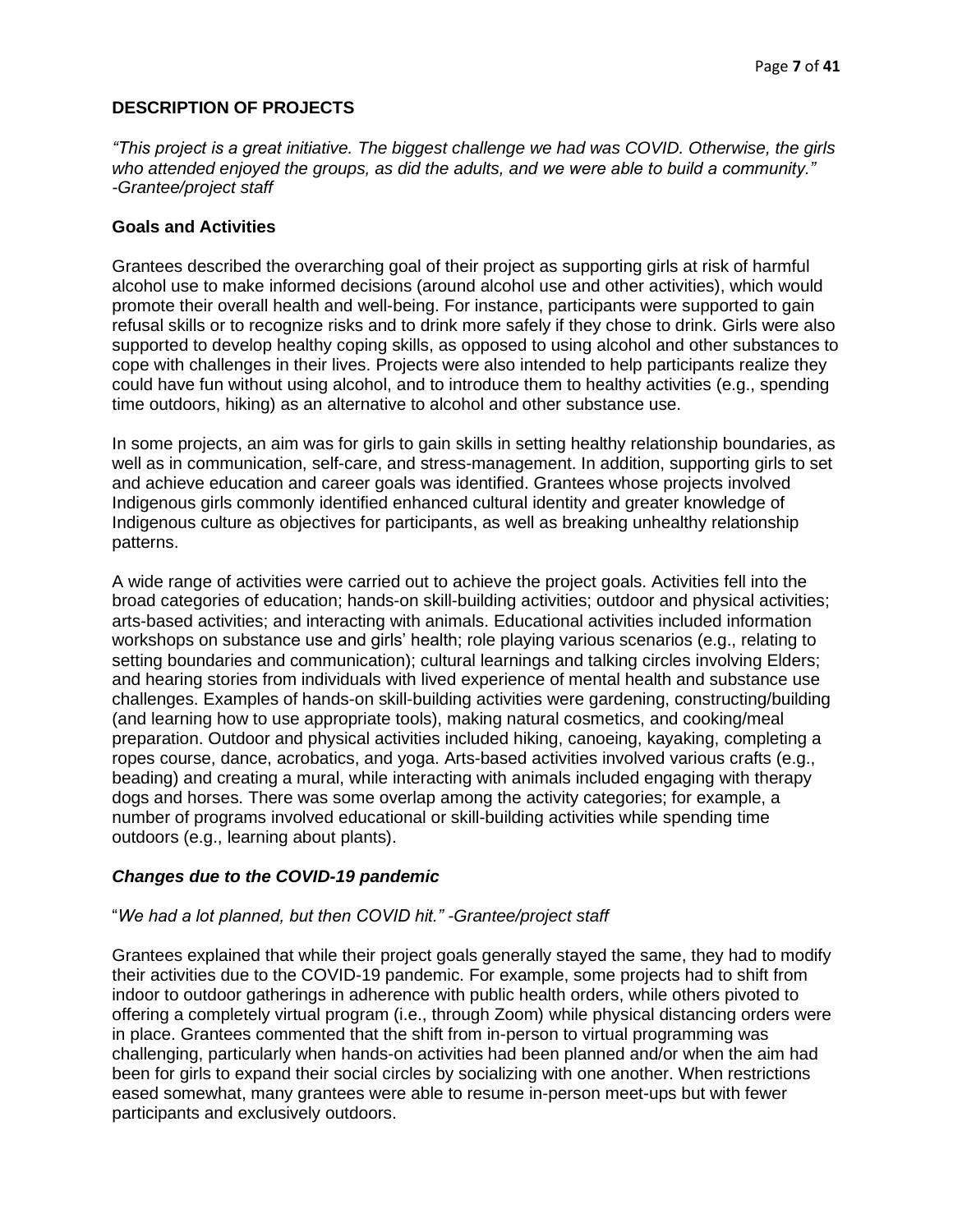Some had to postpone all project activities while physical distancing measures were in place, such as school-based projects that had to put programming on hold when schools closed due to the pandemic. However, other school-based projects were able to find community-based partners (e.g., neighbourhood houses) and to shift their programming away from schools so that activities could still take place while schools were closed.

One grantee noted that due to the pandemic, the focus of their project shifted from discussing workshop content to participants having a safe space to interact with one another. This was described as a positive change because the girls had an opportunity to talk about issues in their lives and to connect with one another, in a way that would not have been possible had the focus remained solely on discussing workshop content.

#### <span id="page-7-0"></span>**Partnerships**

#### *"Our community is great at coming together." -Grantee/project staff*

Projects involved engaging partners such as Elders, experts, and facilitators from the community. In some groups, adult supports in the community (e.g., girls' caregivers) accompanied girls on trips, such as hiking and canoeing outings. Grantees said the involvement of community partners and supports helped to reinforce a sense of connectedness.

Grantees expressed satisfaction with their community partnerships and many said their project would not have been successful without them. For example, one grantee explained they had gained needed project volunteers and participants through their partnerships. Others stated that their partnerships provided participants with transportation to in-person sessions, even during the pandemic, or supplied harder-to-reach participants with laptops so they could attend virtual sessions.

Some noted that getting funded through CAI resulted in their organization forming new relationships and partnerships in the community that had not existed prior to receiving this funding.

Only a few challenges relating to project partners were identified. The COVID-19 pandemic required some partnerships to change (e.g., from school-based to community-based partners). Another challenge, also pandemic-related, was that different partner agencies had different health and safety protocol to reduce COVID-19 exposures. As a result, the grantees had to adjust their service delivery to ensure that different sets of protocol were adhered to.

#### <span id="page-7-1"></span>**Youth Engagement**

#### *Project planning and delivery*

#### *"The youth are the backbone of the project and the staff merely act as facilitators and organizers." - Grantee/project staff*

Most grantees said that girls were involved in planning the project in some capacity. For example, grantees consulted with girls during the project-planning phase and asked them about the topics and activities they felt should be included. In some groups, girls were presented with ideas relating to possible topics and activities, and they shared their thoughts on those ideas, while in other groups girls offered their own additional ideas, such as adding a cultural-learning component. Many grantees said the activities and topics offered to participants were based on girls' ongoing feedback (e.g., feedback they shared every week about what they wanted to do or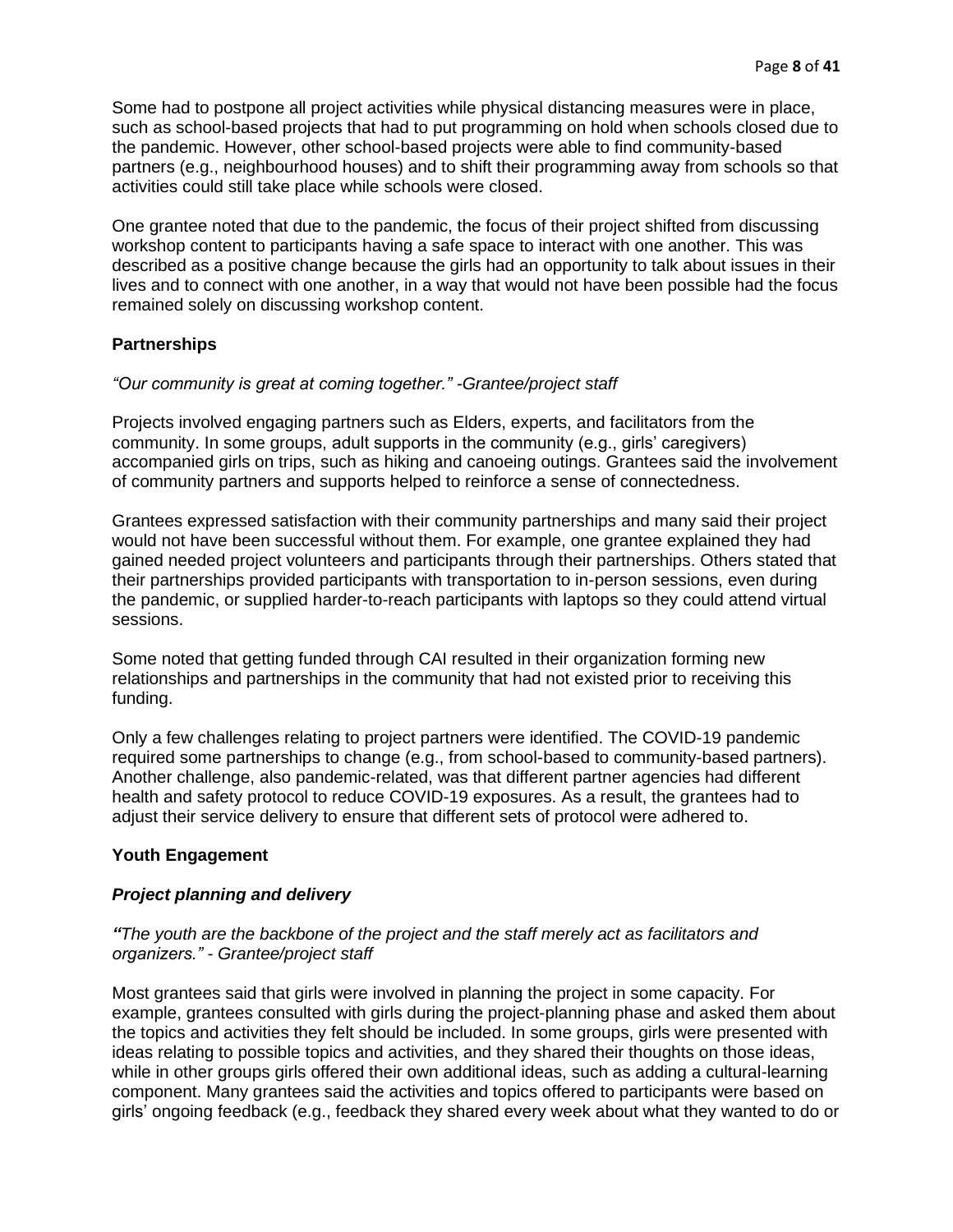learn the following week). Girls also gave input on the food they felt should be offered during the sessions.

In some projects, girls had opportunities to facilitate their own workshops to their peers. Also, some projects involved a peer-support or leadership component where older participants mentored younger ones. There were also opportunities for former participants to return as mentors to help deliver the project and support new participants. Grantees connected to these projects said that staff supported youth in their leadership or mentorship roles throughout the project. Other grantees said that while they had intended to implement a peer mentorship component, the COVID-19 pandemic did not allow for it to be carried out.

Around 7 in 10 youth who completed a survey (69%) reported having at least a little input in project planning, including 42% who reported quite a bit or very much input. Most youth (81%) also had at least a little input in decisions about which activities would take place, including 66% who felt they had quite a bit or very much of a say in these decisions.



## *Barriers to engagement*

Overall, grantees felt they were successful at engaging girls at risk of harmful alcohol use and at keeping them engaged. However, they noted that engagement decreased when sessions shifted to a completely virtual format. Grantees said the switch to online delivery created barriers to recruiting and engaging harder-to-reach youth in particular, but engagement waned for all youth. Some noted that youth were fatigued by virtual meetings, were experiencing mental health challenges, and/or felt overwhelmed by circumstances in their lives (e.g., at home) and did not have the support or resources to engage in meetings that took place virtually.

Grantees said that once pandemic-related restrictions eased and they were able to offer inperson programming, engagement improved. However, some grantees commented that although restrictions eased somewhat, in-person meetings were still limited to a small group of girls, even though many more wanted to take part. Also, some grantees explained that they could not offer transportation to participants during the pandemic, even after restrictions eased, which limited who could take part (i.e., having no access to transportation was a barrier to participation).

Among girls who completed a survey, 59% reported they had experienced challenges to taking part in the project. The most commonly identified barrier was being too busy (37%). Some also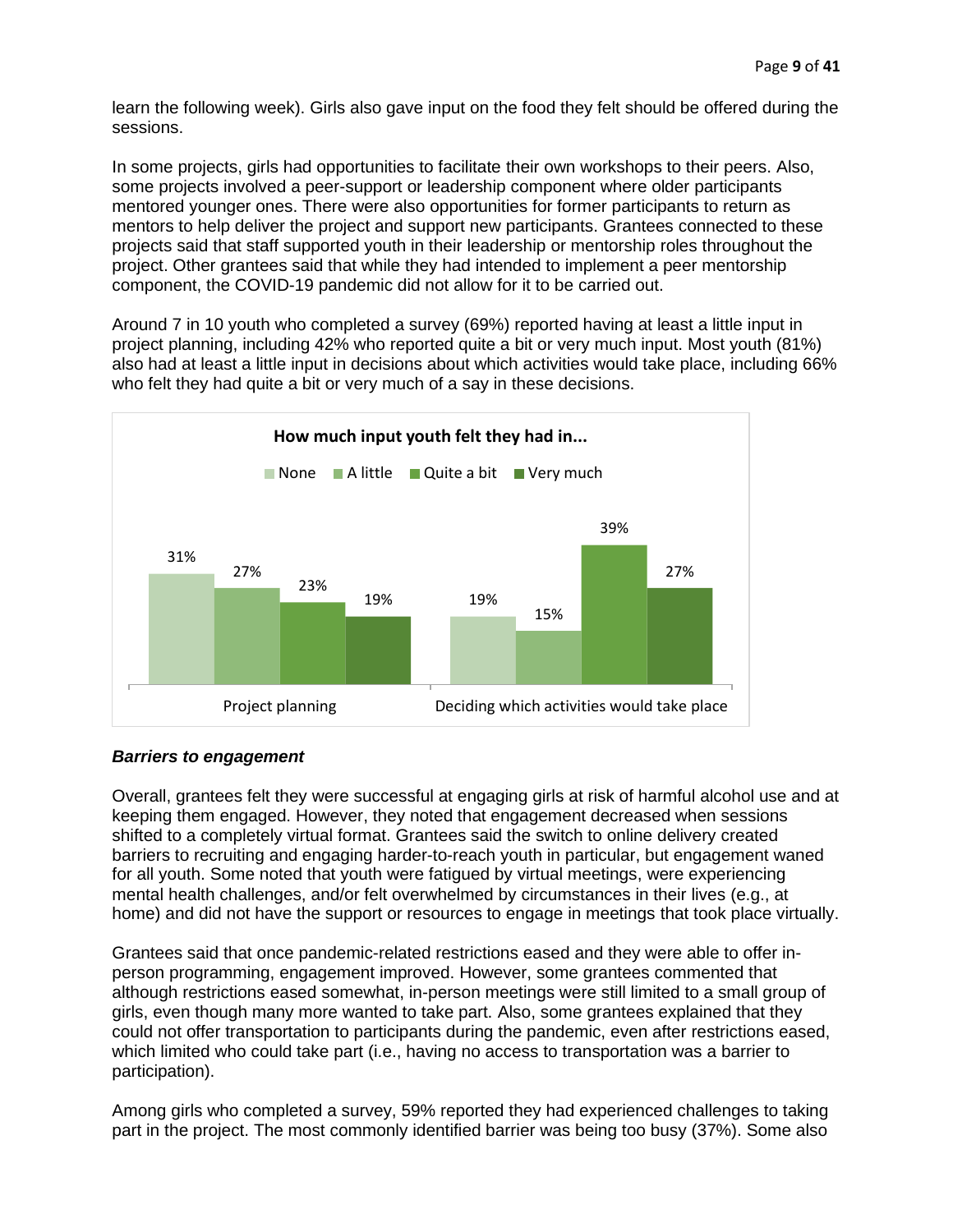identified transportation barriers (being unable to get there or home) and/or feeling too anxious or depressed to participate. A couple reported not having the needed technology to take part in online sessions (e.g., Internet connection, laptop). A few youth also reported a barrier to participation that was not among the list of options, and they most commonly specified the COVID-19 pandemic.

# *Staying engaged*

## *"It's something I looked forward to." -Youth participant*

When asked why they stayed involved in the project, the vast majority of youth indicated they had fun. Most also reported staying involved because they felt safe, food was provided, and they liked how the information or skills were taught. Around half identified supportive staff and/or the opportunity to socialize with others as the reasons they stayed involved, while a minority reported staying involved for the honorarium they received (they could mark all that applied).



Note: Youth could mark all reasons that applied.

Grantees said that offering participants an honorarium had helped to get girls involved in the project, and somewhat helped to keep them involved. However, the honorarium was not the determining factor in keeping participants engaged. Rather, grantees felt the girls stayed engaged because they enjoyed coming together in a safe space to talk about issues that were meaningful and relevant to them (e.g., girls' health, substance use). Involvement of peer mentors also helped with engagement; the girls were motivated to attend and they arrived on time when peer mentors encouraged attendance and punctuality. Also, many of the girls appreciated attending sessions on a regular basis because it offered some consistency in their lives, and they had few opportunities to otherwise take part in activities or connect with others. In addition, having a voice in project planning and delivery, and feeling heard and valued by project staff, helped to keep participants engaged.

The 12 grantees who completed a survey reported a total of 410 youth, aged 9–19 years, had taken part in their projects. In the interviews, some grantees described having a core group of around 10–12 girls who took part on a regular basis, while others said that over 20 girls participated each week. Core participants included girls with mental health challenges and histories of trauma who were at risk of harmful alcohol use. Several grantees said that many of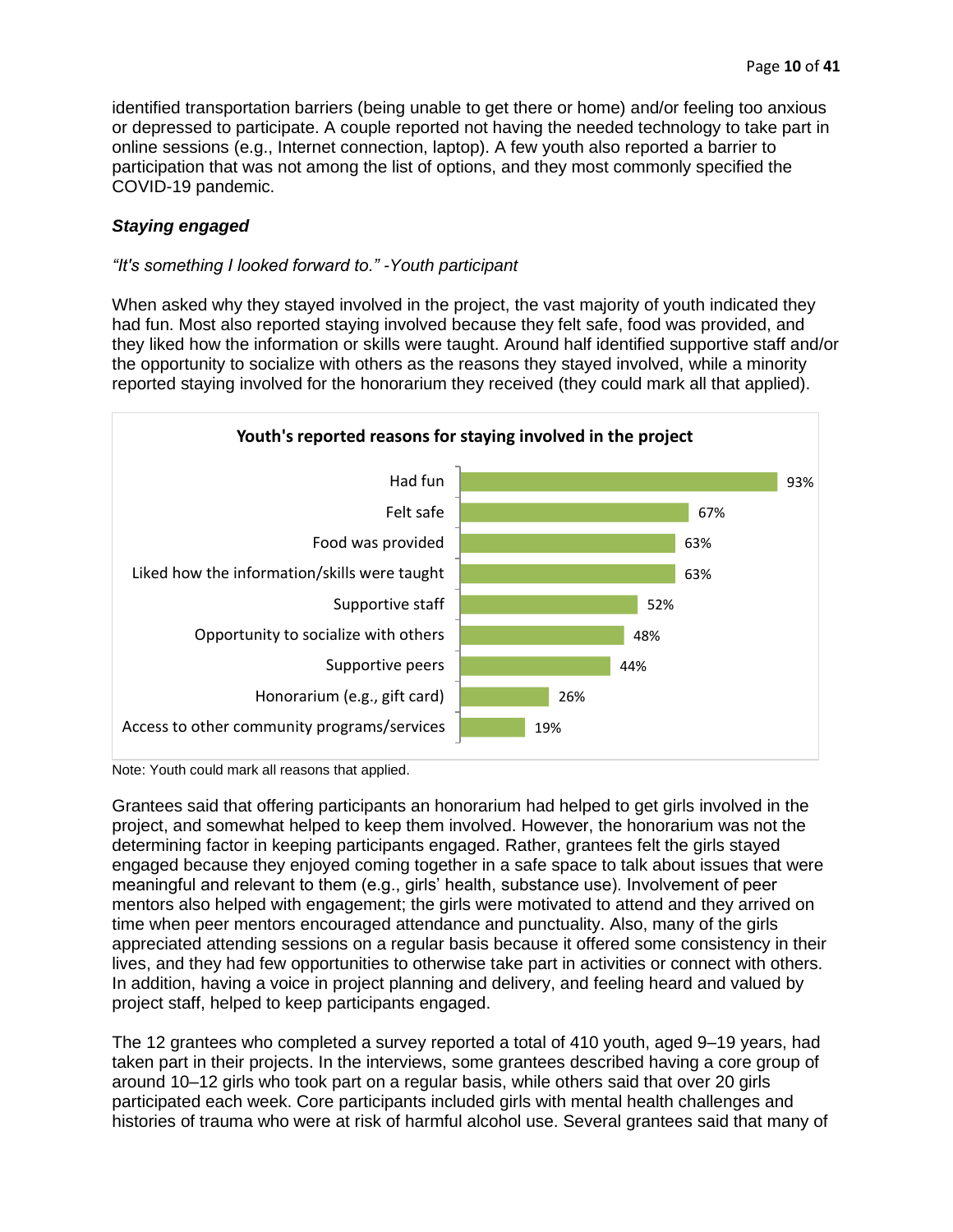the girls had been excluded or ostracized by peers in other settings but felt a sense of belonging in their project, which helped to keep them engaged.

#### <span id="page-10-0"></span>**Project Challenges**

Some project challenges that grantees identified were related to the COVID-19 pandemic (mentioned above). These included keeping participants engaged when programming took place virtually, and needing to find new project partners such as when schools shut down.

Another identified challenge was insurance, and specifically the need to get one-off insurance for each activity that took place. This barrier was mitigated when a school partnership was involved and insurance was covered under the school's policy. When school partnerships were not involved, insurance was less of a barrier if a caregiver accompanied each youth participant to the activities.

Ensuring inclusivity of a very small minority of participants who identified as transgender (male to female) was also described as a challenge. Specifically, it was important to ensure that a safe and welcoming space was created, while also encouraging discussions that were relevant to girls' health. One decision that was made in this situation was to avoid talking about menstruation as a 'rite of passage' to be sensitive and inclusive to transgender youth who did not menstruate.

#### <span id="page-10-1"></span>**Project Strengths**

When asked about their project's strengths, many grantees highlighted that they integrated fun activities into their sessions—including outdoor activities that participants would not have otherwise experienced—to provide them with a "natural high" and to foster connections within the group.

All grantees identified relationship-building as a strength of their project, and several said that regular check-ins helped to promote trusting relationships within the group. Some grantees noted that while the workshops and formal skills that were taught were useful, the check-ins were the most valuable for participants. Through check-ins, girls in some groups shared their feelings and experiences, supported one another, set a self-care goal for the week, and felt accountable to follow through on their goal because they reported back to the group the following week. Some grantees whose projects supported Indigenous girls said their sessions started with a talking circle and a smudge, and involved participants sharing their experiences and expressing empathy toward one another.

The process of relationship building helped to create a safe space that was conducive to having open and non-judgmental discussions about topics such as substance use, boundaries/consent, and healthy relationships. Some grantees added that participants in their groups had not previously had the opportunity to talk about alcohol use because it was not a topic that was discussed at home. The discussions the girls had through their involvement in the project helped to increase their awareness of issues relating to alcohol use; to destigmatize mental health and substance use challenges; and to encourage them to access help if they needed it.

Grantees identified using a harm-reduction approach when talking with participants about the use of alcohol and other substances. For example, rather than telling participants to not drink, they discussed ways to reduce risk of harm if the girls chose to drink (e.g., ensuring someone they trusted was with them and avoiding binge drinking).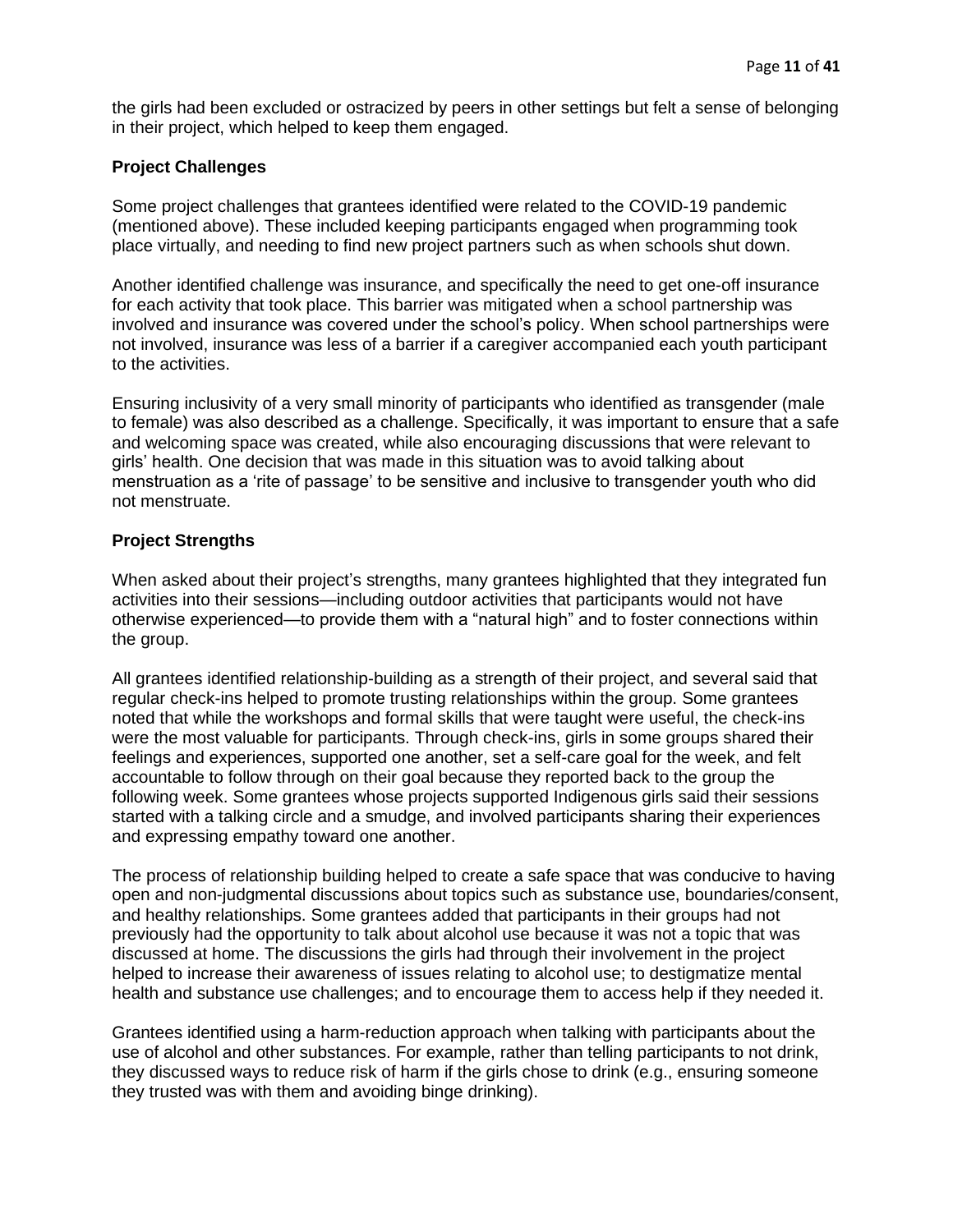In projects that engaged Indigenous girls, the involvement of Elders in project oversight and activities—such as cultural teachings and traditional ceremonies—was seen as a strength. Elders' involvement helped participants to feel more connected to their culture and community. The involvement of other community partners was also identified as a strength, which helped to improve community connectedness and participants' awareness of a variety of community resources and supports.

The facilitators were also seen as a strength of the project, in that they were positive role models for the girls. For example, they modelled strength and resilience, and the importance of treating their bodies well. Some grantees added that facilitators demonstrated that leading a healthy lifestyle (including reduced alcohol use) was necessary for them to earn a living and survive. Also, the consistency that facilitators offered to participants was a strength because many of the girls otherwise lacked consistency in their lives, particularly when schools closed during the pandemic. In addition to the support that facilitators provided to participants, many identified the support that facilitators gave to one another as a project strength.

Grantees described the value of participants eating together during in-person sessions, which further contributed to building connections. In some groups, participants were involved in preparing healthy meals together, and they learned about nutrition and gained food-preparation skills in the process. The girls then ate together and were able to bring food home after the session, which addressed food insecurity issues and further helped them to feel connected to the group.

Youth engagement and a youth-led focus was identified as another strength and as contributing to successful outcomes. For instance, listening and responding to youth's needs and suggestions for the project helped the girls to feel heard and to stay engaged. Grantees who were able to hire youth as project staff identified this as a strength. These youth staff members not only gained job skills (e.g., leading workshops) but also encouraged other girls to take part in the project.

In addition, most grantees identified the support they received from CAI as a strength of their project. Beyond the financial support, they appreciated CAI staff's flexibility in supporting them with making changes to their project (e.g., due to the pandemic) and valued having a funder who was extremely understanding of the situation and of their community's needs. They felt that due to CAI's support and flexibility, they were able to successfully deliver their project and to support at-risk girls in their community during a time when these girls were particularly vulnerable.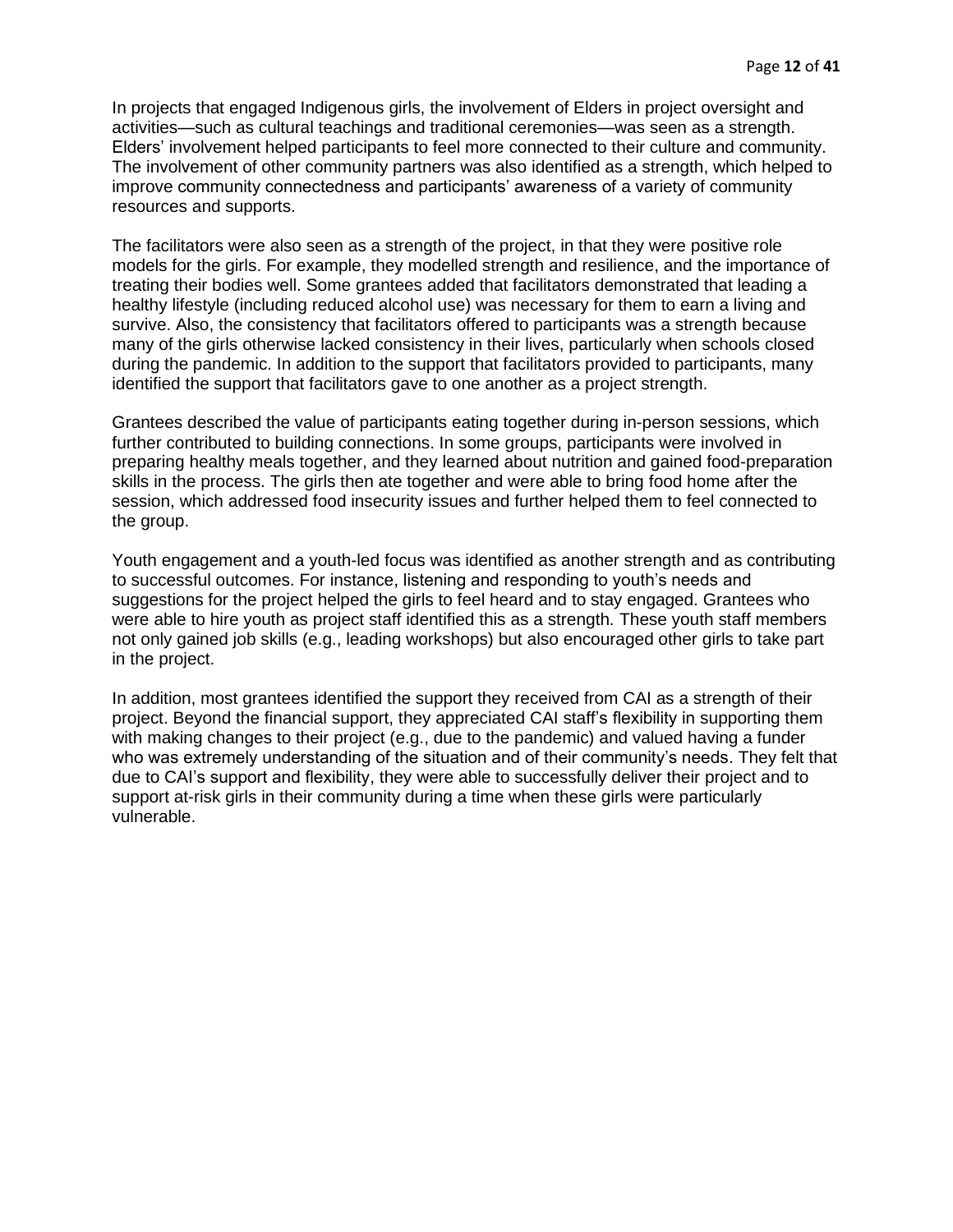## <span id="page-12-0"></span>**OUTCOMES**

Grantees felt that despite reductions in participant numbers due to the COVID-19 pandemic, their project goals had mostly been achieved or had fully been achieved. Some commented that the project goals had been surpassed in that additional unexpected positive outcomes had resulted from their project.

#### <span id="page-12-1"></span>**Skills, Knowledge, and Perceptions around Alcohol Use**

Grantees said they were surprised by how engaged participants were in workshops or discussions that addressed alcohol use, and some girls told them it had been their favourite topic of discussion in the sessions. According to grantees, participants who were not currently involved in alcohol or other substance use, but were at risk of using substances, seemed to benefit from these sessions because they learned about the possible harms of alcohol use and binge drinking, and about harm-reduction strategies. For example, project staff talked about staying safe if youth did choose to drink, and having a realistic approach toward drinking (e.g., the youth may find themselves in a situation where they feel pressured to drink or might want to try alcohol).

Grantees felt that participants who had used alcohol also benefited from taking part in the project. The healthy discussions about using alcohol and other substances, through a harmreduction lens, helped participants to think about their own substance use, including why they might be drinking and how to stay safe. Participants were also introduced to healthy activities as alternatives to alcohol use, and they talked about wanting to take part in those activities again. In addition, they were taught ways to cope with challenges or stressors in their lives that did not involve the use of alcohol.

The vast majority of grantees who completed a survey (92%) indicated that youth participants developed healthier views on alcohol use because of their involvement in the project. When asked to explain, they commented that the non-judgmental group discussions about alcohol use, binge drinking, coping strategies, harm-reduction, and safer use contributed to participants' development of healthier views.

**Grantees' explanations of how participants gained healthier views about alcohol use (grantee survey)…**

*"We were able to talk about alcohol and how it affected generations, the history, and how important healthy relationships are."*

*"We were opportunistic in discussing safe partying tips in the group. The atmosphere allowed for the youth to share openly about any substance use."*

*"Social support and mentorship from older women who took a non-judgmental approach and were open to also sharing stories from their own lives helped to develop more healthy, mature attitudes to alcohol use."*

*"The youth [came to] understand that alcohol/substance use is an unhealthy coping strategy that people engage in for a variety of reasons. They have learned other, more healthy, coping strategies and the dangers of binge drinking."* 

*"We have used a harm-reduction lens to teach about safe use and how to identify when substance use is becoming a problem."*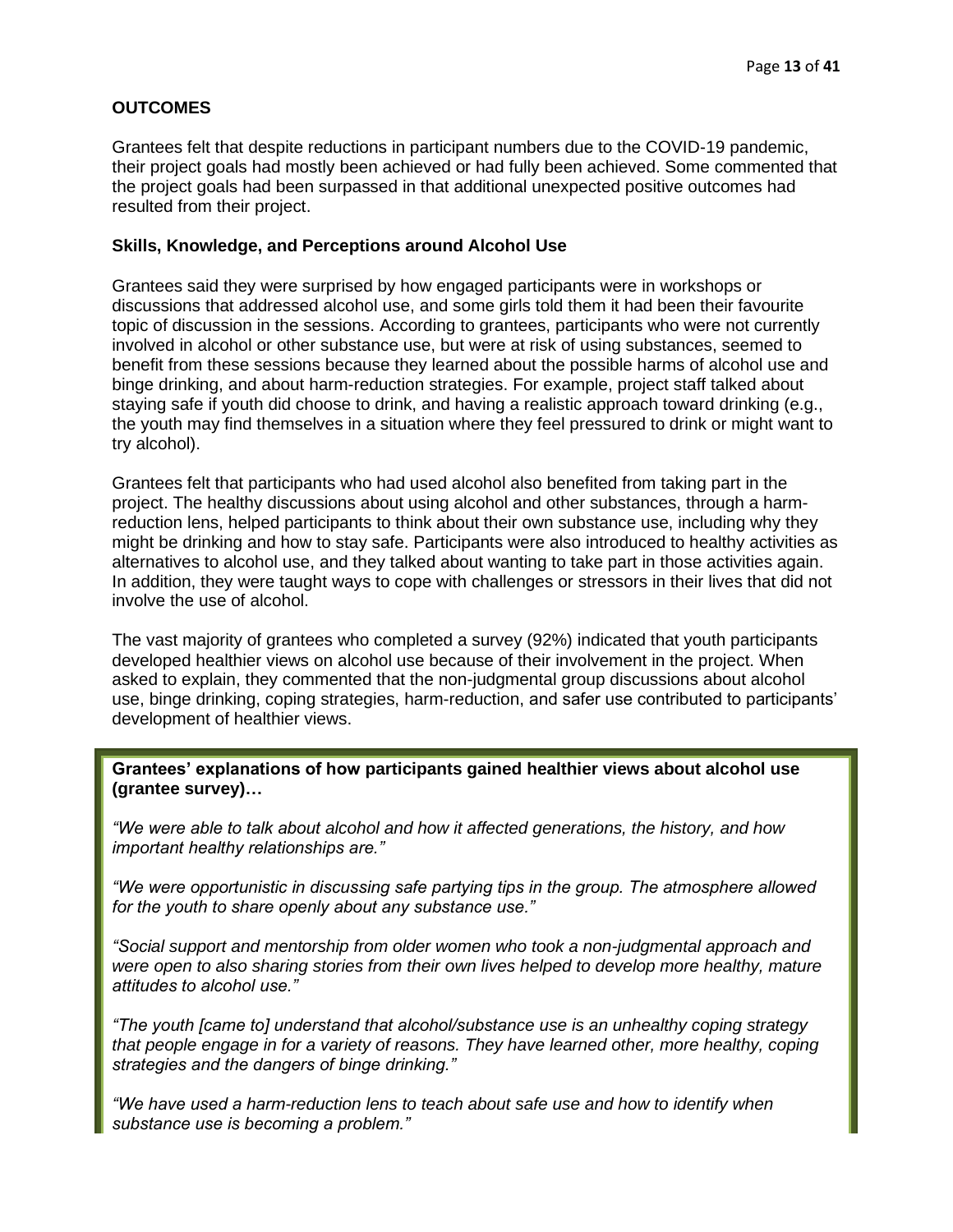*"Through different activities and healthy relationships, I believe participants have a healthier view on alcohol use."*

*"Our conversations brought a more informed reality of the impacts of alcohol consumption. We talked a lot about first time drinking, drinking water, eating food, and dealing with pressure. We also talked about the various types of alcohol and how they affect the body differently (i.e. beer vs. wine vs. liquor). This has been an ongoing topic of conversation in the group."*

*"Coping strategies, harm reduction, consent, and social pressures have been discussed with participants at varying times throughout the program and many questions have been asked and answered."*

*"In our sessions we have explored many healthy strategies to cope with stress. This has allowed our students/youth to find alternatives to substance use. They have experienced safe activities outside their comfort zones and practice healthy dialogues with trusted adults when they're in need of support. They have also heard from adults with lived experience of substance use."*

*"We have a couple speakers come in to share their recovery stories. I believe this had a positive impact on [girls'] views towards using substances and the harm that could happen if engaging in risky behaviours."*

In the interviews, one grantee said an unexpected outcome was the positive impact their project had on the girls' families. As family members developed trust with project staff, they were able to engage in difficult conversations, including about alcohol and substance use and how behaviours and patterns could change within their family. The grantee said these conversations were effective because they did not involve blame or judgment.

Most youth survey respondents reported enhanced healthy coping and refusal skills because of their involvement in the project. They also reported improved skills in recognizing if they were in an unsafe situation and in planning ahead, as well as improved understanding of what to do if they were in an unsafe situation. In addition, the majority of youth reported at least a little improvement in their understanding of alcohol use and its potential harms (84%) and in how to drink more safely if they were to drink (75%). Similarly, all grantees who completed a survey felt that participants showed improvement in these areas.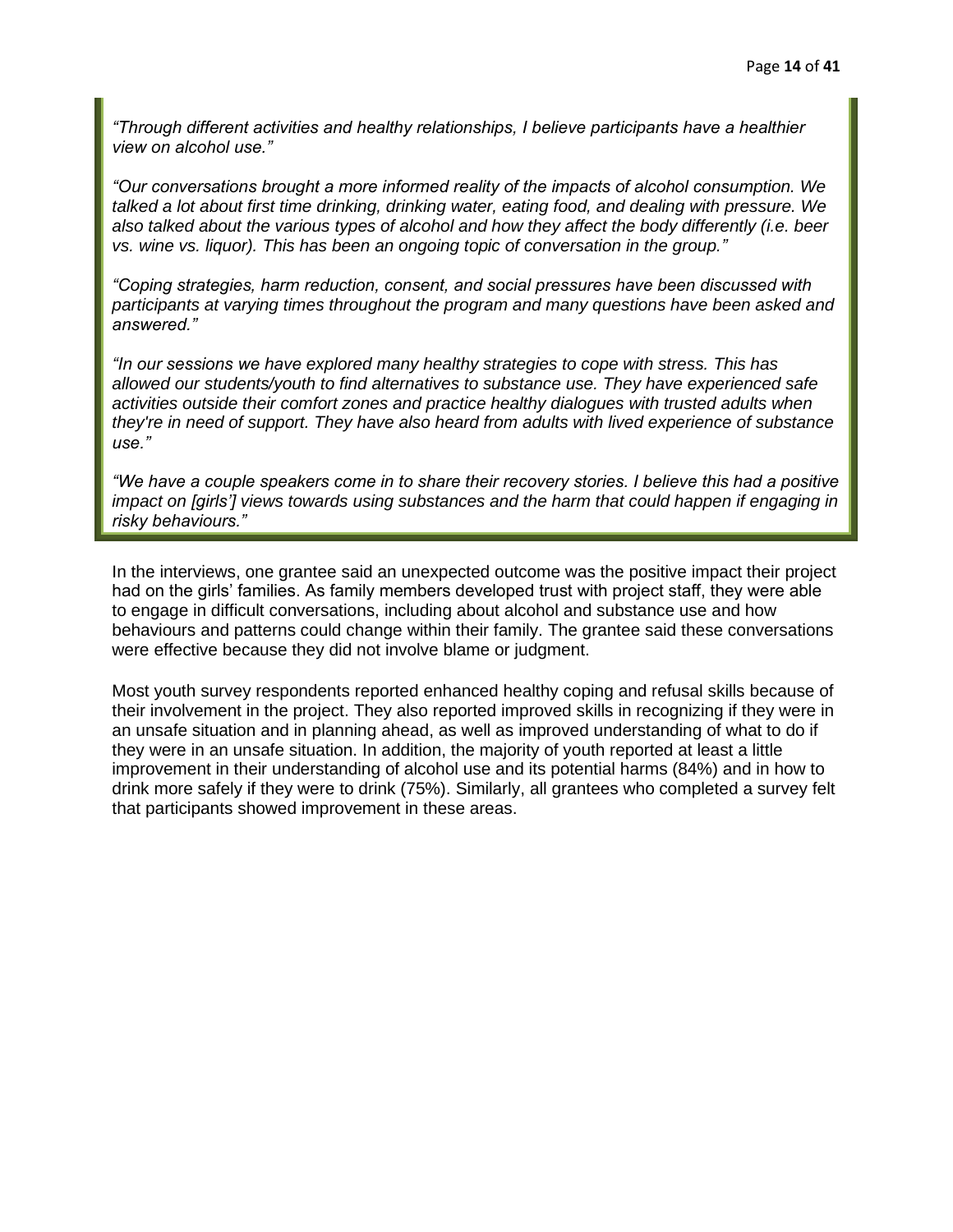

## <span id="page-14-0"></span>**Alcohol Use**

While grantees felt that involvement in the project helped to shift girls' perceptions around alcohol, some interviewees noted they could not be certain if the project was effective for alcohol prevention among girls who had not yet tried alcohol. Also, some grantees were unsure if the project helped to reduce participants' alcohol use among those who had already tried alcohol. However, others were certain that the project supported girls to reduce their alcohol consumption, and added that it supported some girls to enter a treatment program. Further, all grantees who completed a survey felt that girls' involvement in the project helped to lower their likelihood of harmful alcohol use at least a little, including 92% who felt it helped with harm reduction quite a bit or very much.

**How grantees felt that participants' involvement helped to lower their likelihood of harmful alcohol use (grantee survey)…**

*"Participants are more likely to engage in alternative activities, and to manage uncomfortable feelings with exercise, gardening, grounding, etc. Participants are also more likely to talk to an adult friend instead of seeking alcohol, as a result of this project."*

*"There was a sense of trust and this allowed the girls to open up a little and share and ask questions. We brought awareness to holistic health, taking care of self inside and out. This all supports making healthy choices and also getting support."*

*The girls have learned to replace substance use with other activities they enjoy. Using a harmreduction lens, providing youth with substance use education has allowed them to make healthier choices and increase awareness.*

*"Participants have been set up with opportunities to build healthy coping skills and build resilience through trying a wide variety of activities. They have been introduced to community supports, learned about harm reduction, and had pathways opened for continuing support in the community."*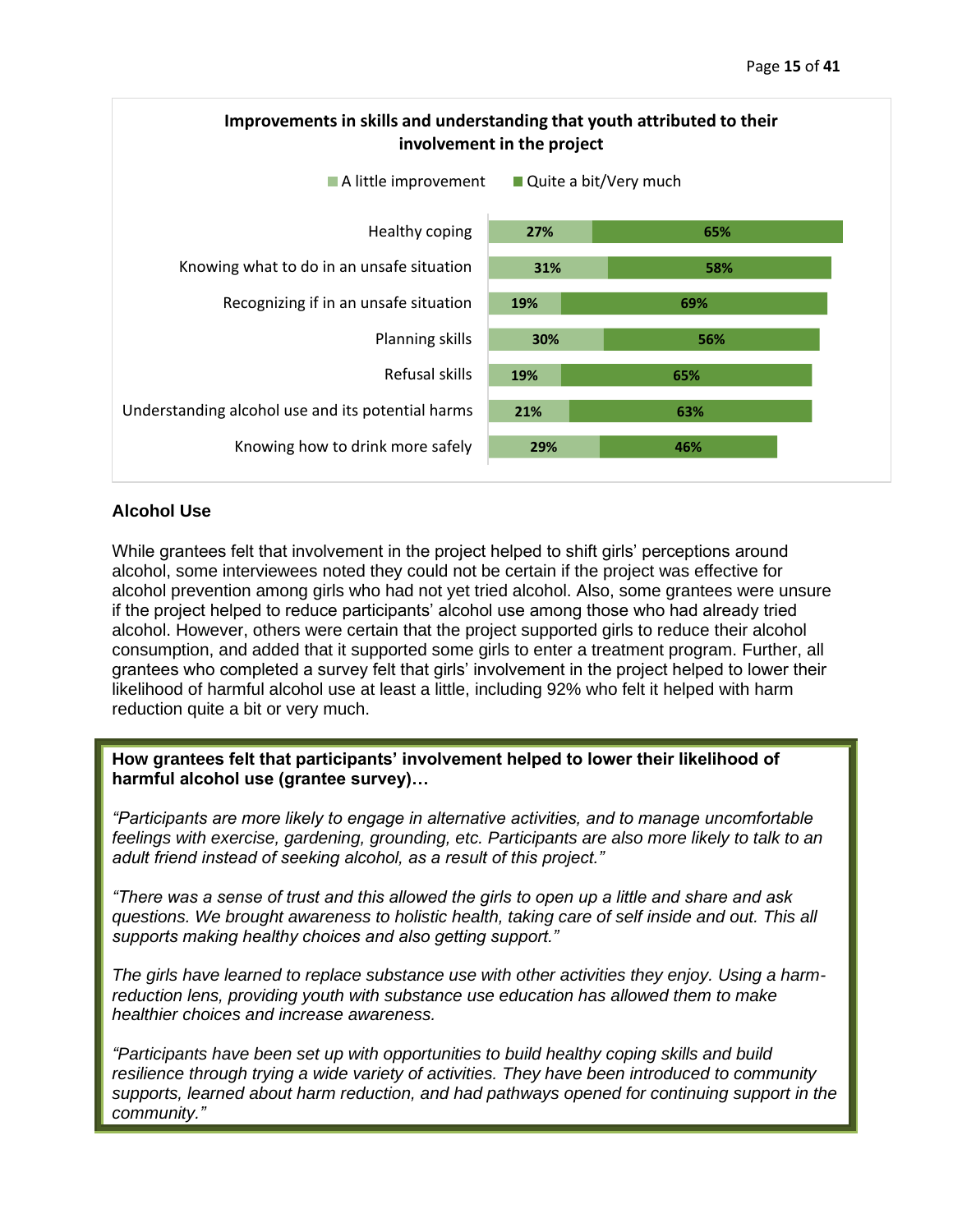Most youth who completed a survey reported no change in their alcohol use due to their involvement in the project, and many of these youth explained they had never tried alcohol. However, 20% reported drinking less or that their alcohol use felt safer (e.g., less binge drinking). A few reported they were less likely to start drinking because of their involvement in the project, while some younger youth added comments that they did not know if they were less likely to start drinking.

**Girls' comments about their alcohol use and any alcohol-related changes because of their involvement in the project…**

*"I'm too young to drink."*

*"I don't drink, never have, #sober4life"*

*"I feel safer with my use because I am taught healthy ways to use it."*

*"Instead of going out or whatnot, I'm [taking part in this project] at the school so can't drink here."*

*"I learned not to drink a lot because I don't want my kids to have a life I've had. And I want to help people now."*

## <span id="page-15-0"></span>**Health & Well-being**

Most girls reported at least a little improvement in various aspects of their health and well-being because of their involvement in the project. For example, most reported their mental health and spiritual health improved quite a bit or very much, as did their self-confidence, sense of competence (feeling they were good at something), and hope for their future.



Similarly, grantees who completed a survey reported that girls in their groups demonstrated improved health and well-being because of their involvement. For example, most felt the girls' mental and emotional health improved quite a bit or very much, as well as their self-confidence and sense of competence. Grantees who took part in interviews also noted that the girls' selfconfidence improved because of their involvement in the project and they came to feel valued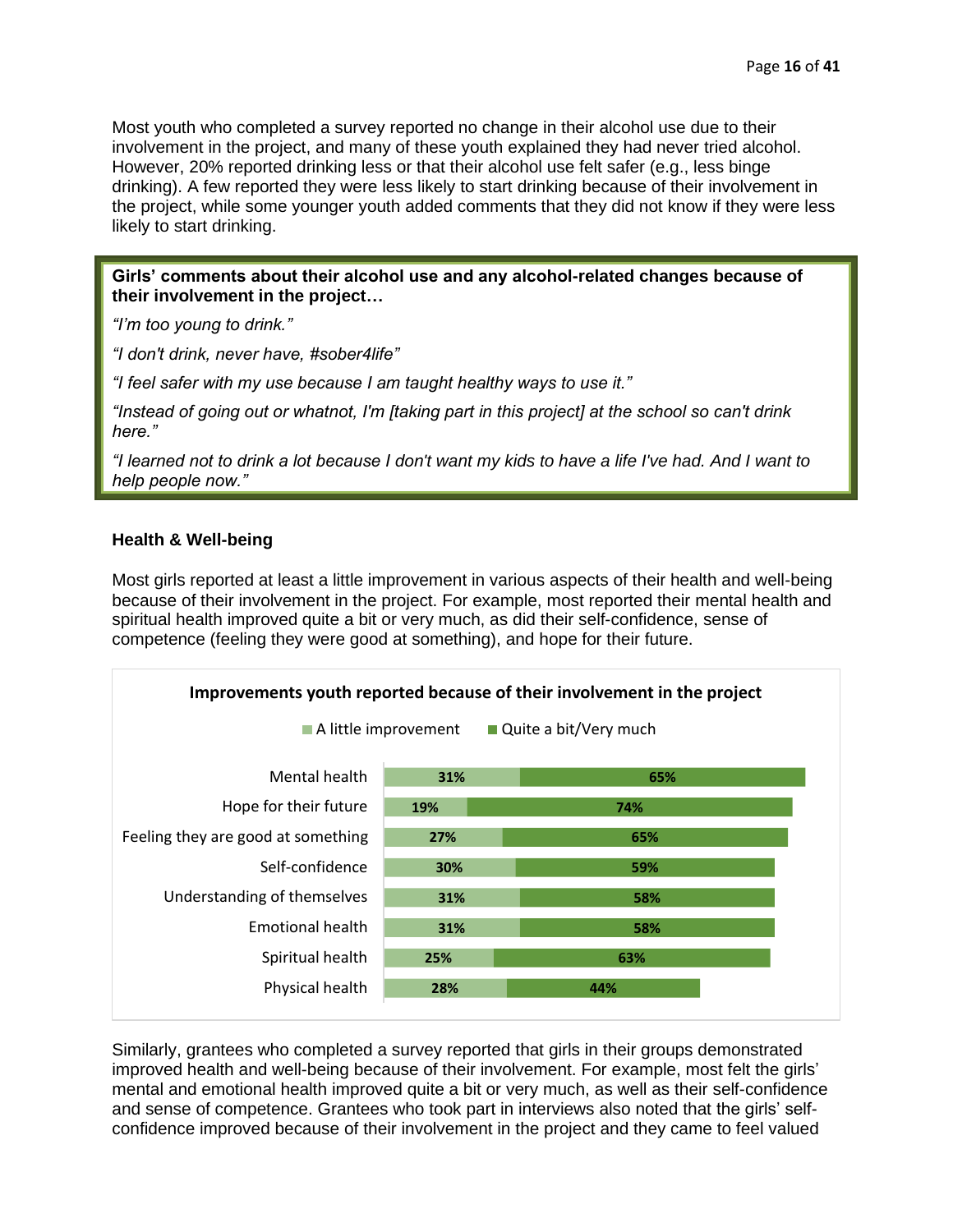and appreciated. Grantees added that enhanced self-confidence in turn helped to reduce the risk of harmful alcohol use because participants felt more confident setting healthy boundaries.

In addition, some grantees said that participants gained skills in stress-management and selfcare. For example, girls in one group set a goal for themselves to not use their phones an hour before going to bed at night, and they followed through, which improved their sleep and wellbeing. Also, girls in some groups gained knowledge and skills relating to healthy eating and nutrition, which contributed to healthier eating and improved well-being.

Many projects involved physical activity, which grantees said encouraged the girls to become active and helped to connect them to their body. In some cases, the girls encouraged their family members to become more physically active.

#### **Comments about improved health and well-being…**

*"I feel safe when I'm here and my depression seems to lessen." -Youth participant*

*"Youth have learned about healthy eating and to be mindful of everything they put into their bodies. They have participated in a variety of physical/outdoor activities and identified self-care strategies that work for them." -Grantee/project staff*

*"For some participants, access to meals and other resources has meant a lot. Some participants have incorporated new free locations to visit and activities to do into their lives that have already become healthy outlets." -Grantee/project staff*

*"This project has brought together bigger conversations about the future, change and unhealthy situations in general, allowing participants to self-reflect and think about a different direction when it comes to positive directions." -Grantee/project staff*

## <span id="page-16-0"></span>**Connections and Relationships**

The majority of youth participants reported enhanced connections which they attributed to their involvement in the project. For example, most reported their connections to other youth and to their community improved quite a bit or very much. Most youth reported at least a little improvement in their connection to nature (84%), their family (70%), and their culture (64%).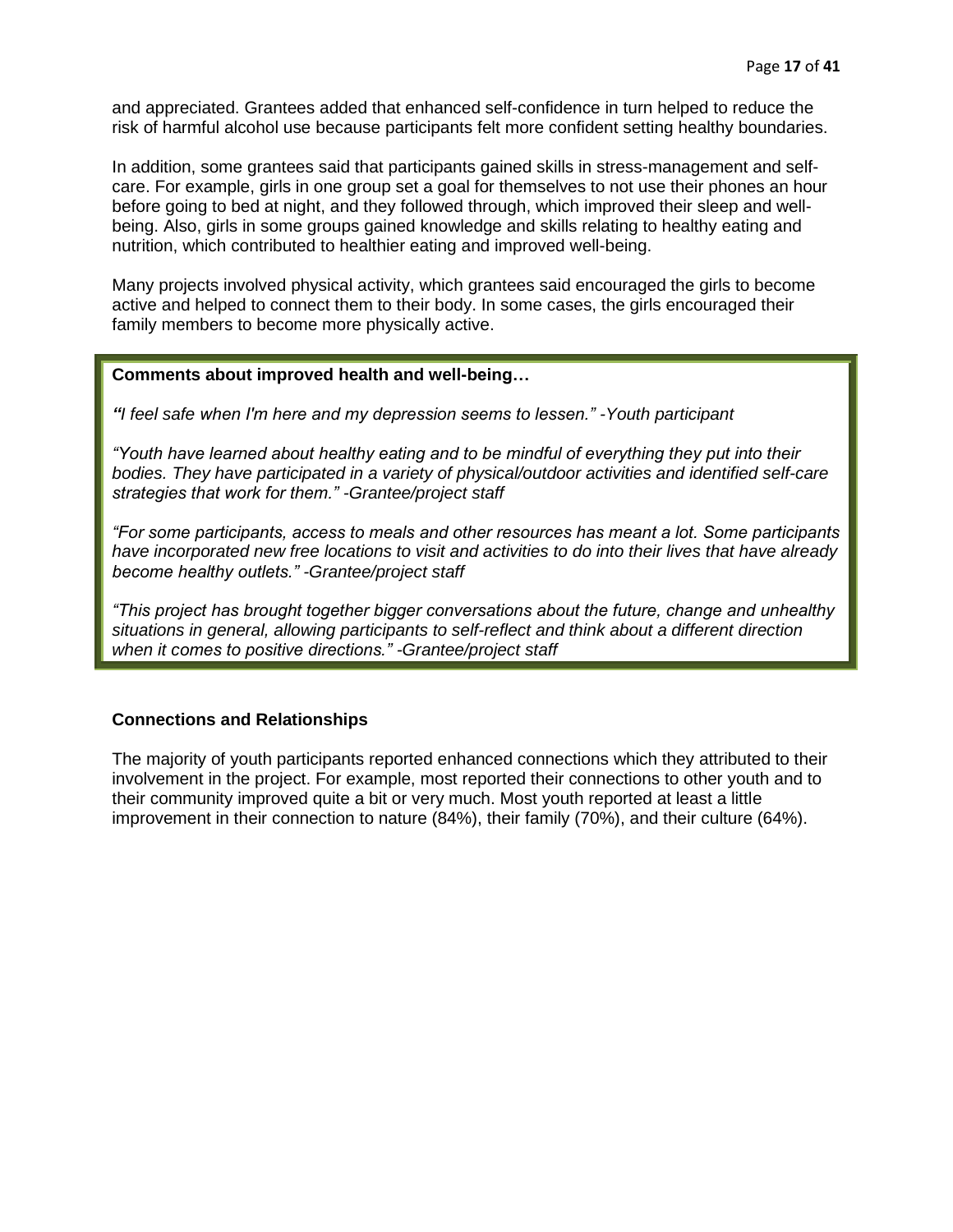

In response to an open-ended question about how their involvement in the project affected their life (if at all), youth commonly stated they became more social and had the opportunity to connect with more people. A few noted that the time they spent in nature, through taking part in project activities, helped them to learn more about nature and to feel connected to it. Grantees who were interviewed also commented that the outdoor activities offered through the project helped the girls feel connected to nature and increased their likelihood of continued involvement in activities, such as hiking, after the project ended.

## **Comments from youth participants…**

*"I got to meet more people."*

*"[Involvement in this project] has helped me to be more social."*

*"It has made me less shy than I was before."*

*"I learned more about nature and liked spending time outside."*

Grantees who completed a survey also reported enhanced connections among participants. For example, 83% felt girls' connections with other youth improved quite a bit or very much because of their involvement in the project. Grantees who took part in interviews commonly described the development of friendships among the girls, including among girls who would have otherwise not connected with one another, as well as among girls who had previously experienced conflicts with one another (some had known each other before the project started). In projects that took place in schools, the girls appreciated seeing familiar faces in their school hallways, outside of the sessions, and some felt more connected to school as a result. Many grantees added that the friendships endured after the project ended and the girls continued to support one another, including with managing their alcohol use.

Some grantees said the connections that developed among project participants helped to create a sense of community that felt more like a family as opposed to a typical youth group. While fewer girls than had originally been intended were able to take part in many of the projects, the smaller groups and the protracted time-frame (due to the pandemic) helped participants to feel more connected.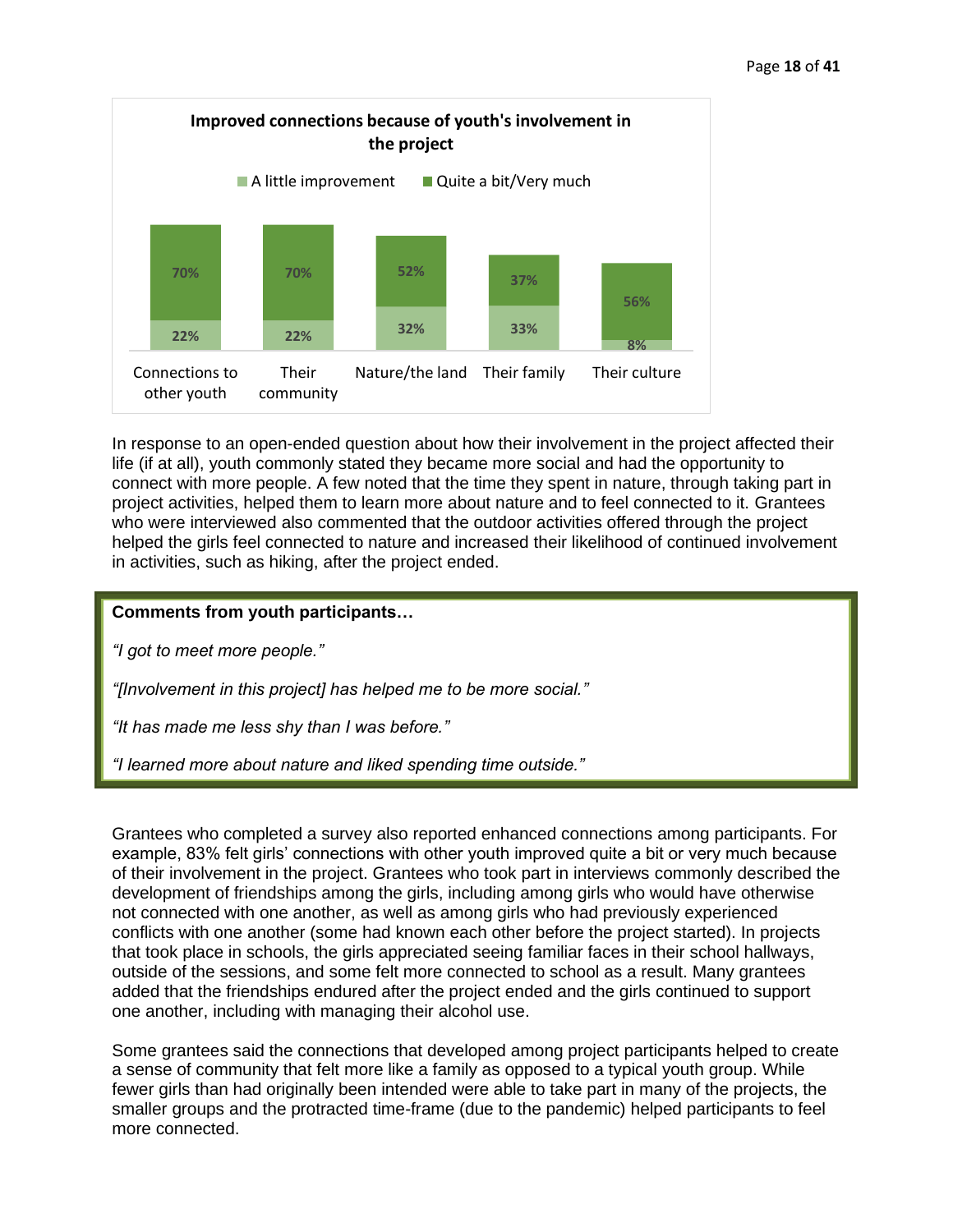Grantees explained that through these connections and relationships, the girls gained social skills, including skills in communication and teamwork. All grantees who completed a survey reported that participants' skills improved, at least a little, in the areas of teamwork as well as leadership and healthy relationships because of their involvement in the project. Similarly, most youth survey respondents reported they had gained skills in these areas.



## **Comments from grantees/project staff…**

*"The biggest outcome is that the youth are feeling a sense of connection and belonging."*

*"The girls learned to be part of a team, and to lean on one anothe*r."

*"Youth have learned about the components of a healthy relationship and useful interpersonal skills."*

*"This group has provided a strong connection to community during these isolating times of COVID."*

"*This program running amidst the COVID-19 pandemic has provided participants with connections they wouldn't have otherwise had. There are also several participants who have found healthy connections with peers through the group where they are otherwise bullied at school and in other social circumstances."*

*"The group has allowed the youth to form healthy relationships with their peers and staff alike."*

*"Healthy new friendships have blossomed out of this group."*

*"The group has helped to build a supportive community defined by open communication and a willingness to be vulnerable in new situations. Over time, the girls have become readily accepting of new members, welcoming them in without being prompted."*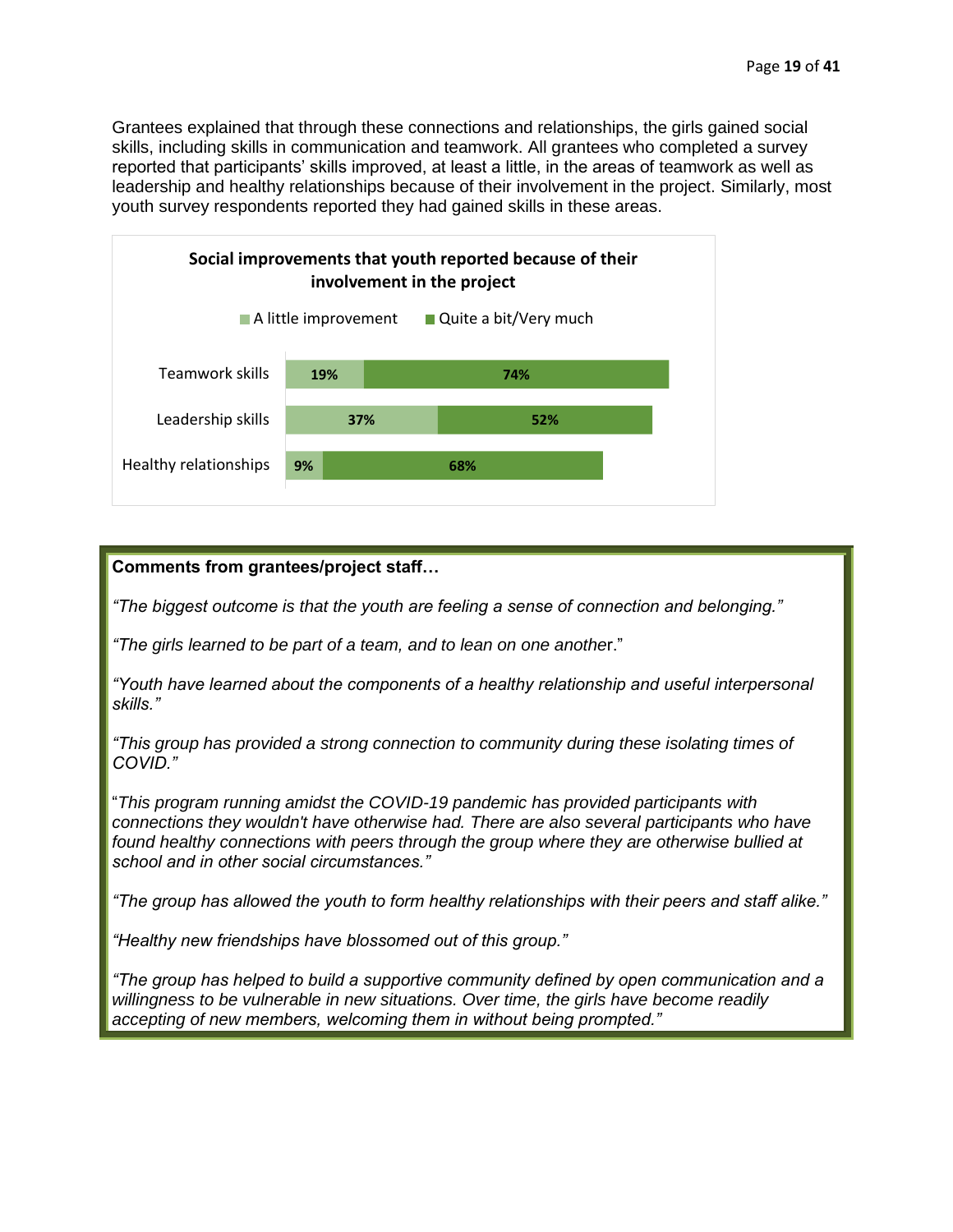## *Cultural connectedness among Indigenous youth*

Most Indigenous youth who completed a survey (77%) reported their connection to their culture improved quite a bit or very much. Also, most Indigenous participants (71%) indicated their understanding of their culture improved to this degree (54% among all survey respondents).

Grantees whose projects supported Indigenous girls said that involvement of Elders and other Indigenous community members in project activities helped participants to gain cultural knowledge and to feel more connected to their culture. For example, a project involving a rite of passage ceremony for Indigenous girls helped them to gain understanding of their culture and a sense of connection to it, as well as to enhance their sense of cultural pride. Learning about their culture and feeling connected to it also helped Indigenous girls to gain a better understanding of themselves. Grantees reported that these positive effects in turn helped to reduce the likelihood that participants would feel the need to escape by engaging in potentially harmful behaviours such as alcohol use.

*"We engaged in cultural activities, including teaching about smudging protocols and connections to the land." -Grantee/project staff*

## <span id="page-19-0"></span>**Community Resources**

Most youth reported that their involvement in the project helped to increase (quite a bit or very much) their knowledge of community services and supports (70%) and their knowledge of people in the community they could turn to for support (59%). Similarly, grantees said that participants became aware of resources, services, and supportive people in the community because various community partners were involved in the project.

In addition to greater awareness of these resources, most youth reported increased access to needed services and supports (77%) and to supportive people in their community (58%). Findings among grantees who completed a survey were similar, with most reporting increased access to services/supports and to supportive people in the community among youth participants, as well as greater awareness of these resources.

*"The girls are now aware of local community supports to help deal with stress, mental health issues, addictions, and substance use. We have also worked hard to de-stigmatize these topics in order to encourage our youth to reach out for help when they are in trouble/crisis." -Grantee/project staff*

## <span id="page-19-1"></span>**Organizational Outcomes**

Virtually all grantees who completed a survey (and for whom these questions were relevant) reported at least a little improvement in their organizations' approach to girls' alcohol use (90%), programming (100%), and approach to youth engagement (91%) because of their CAI-funded project.

Grantees who were interviewed shared details about outcomes within their organization that resulted from their project. For example, some realized the value of having discussions with youth about alcohol use, because of young people's desire to talk and learn about this topic,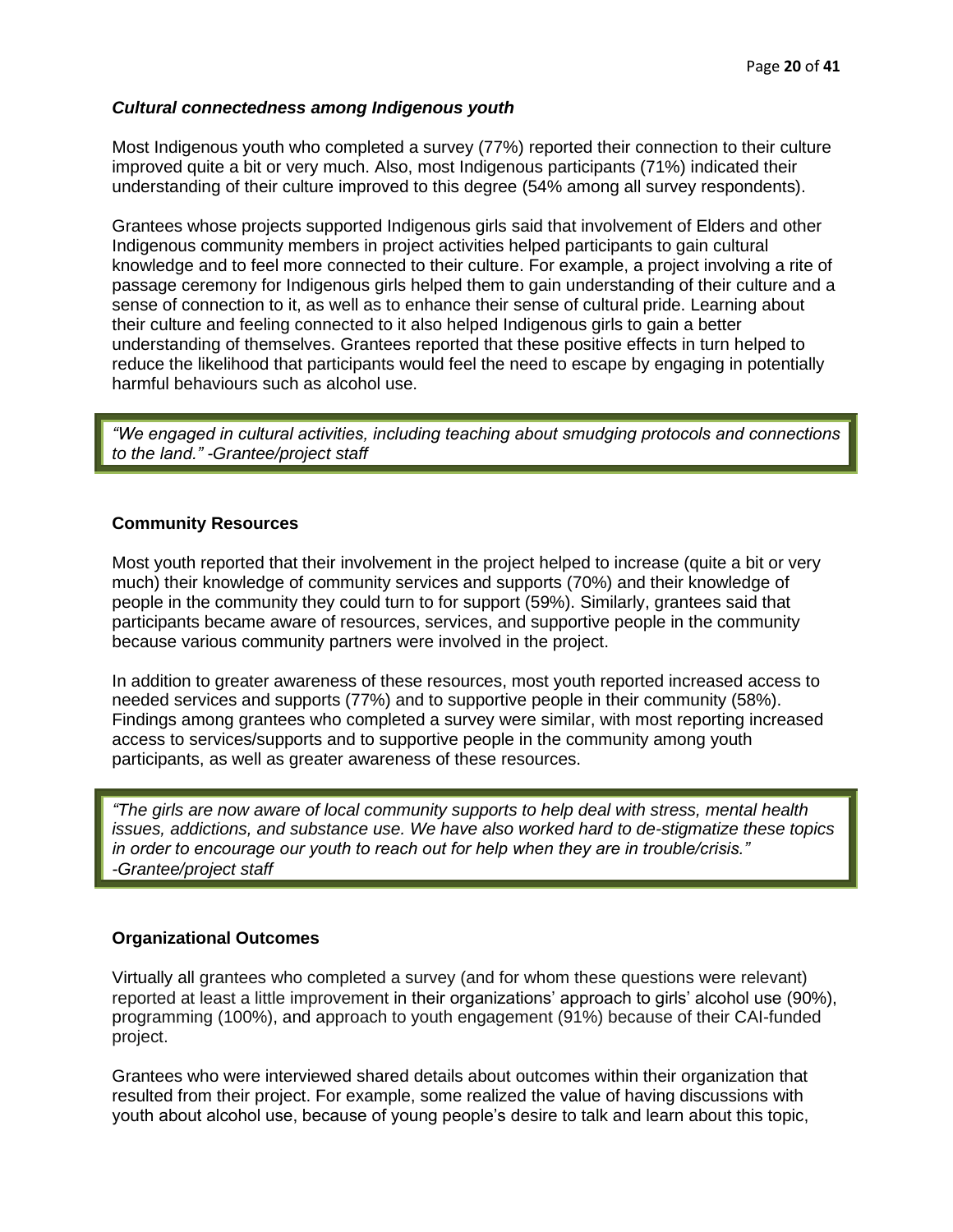and said they would incorporate these discussions into other programming on a regular basis moving forward.

Others developed a deeper understanding of the girls' home lives within the context of poverty and addiction, due to their project. They said there was a positive shift within their agency in that staff were now more inclined to identify their own biases and assumptions; were having more conversations about class and race within their agency; and were less judgmental of others in their community.

Some grantees said their project helped them to develop new partnerships and to identify new partnership opportunities within their community (e.g., beyond schools). Their agency also learned how to bring different partners together to create programming opportunities for a diverse group of girls, and realized that programming does not need to be limited to students within a particular school.

Others said their agency will continue to give youth opportunities for training, meaningful employment, and volunteering because their project underscored the importance of offering such opportunities to young people. Further, they would continue to address class issues by removing barriers to employment and providing good wages.

There were also reflections and ideas within some agencies on how to make programming more inclusive to transgender youth (e.g., exercising greater awareness and sensitivity around certain topics).

A few grantees felt there were no organizational shifts resulting from their project because their agency had taken a youth-engagement, trauma-informed, harm-reduction approach prior to the start of their CAI funding and would continue to do so in the future. However, they noted that the CAI funding helped to build capacity within their agency and supported the development of community partnerships to carry out youth-engagement activities they would have otherwise been unable to offer.

## **Organizational changes resulting from grantees' CAI-funded projects (grantee survey)…**

*"Youth or the conversation of youth has finally started again. Bringing relevancy to youth and allowing them to feel heard and valued has started again."*

*"We have changed the language that we use around gender to be more inclusive."*

*"We aim to have more programming around mental health."*

*"The harm reduction philosophy we use to discuss substance use with youth hasn't changed, however the ability to host a variety of activities related to health and wellness has drastically increased due to the funding we received through this grant. It would be amazing to be able to continue similar projects in the future."*

*"We have accessed community resources, activities, and facilitators that we have not previously accessed. We've embraced reaching out in online capacities to fill gaps."*

*"Our organization has always worked from a trauma-informed, harm-reduction lens - so nothing has changed in that regard. But our partnership with the school district has allowed us to access a diverse group of young ladies who have helped inform this project."*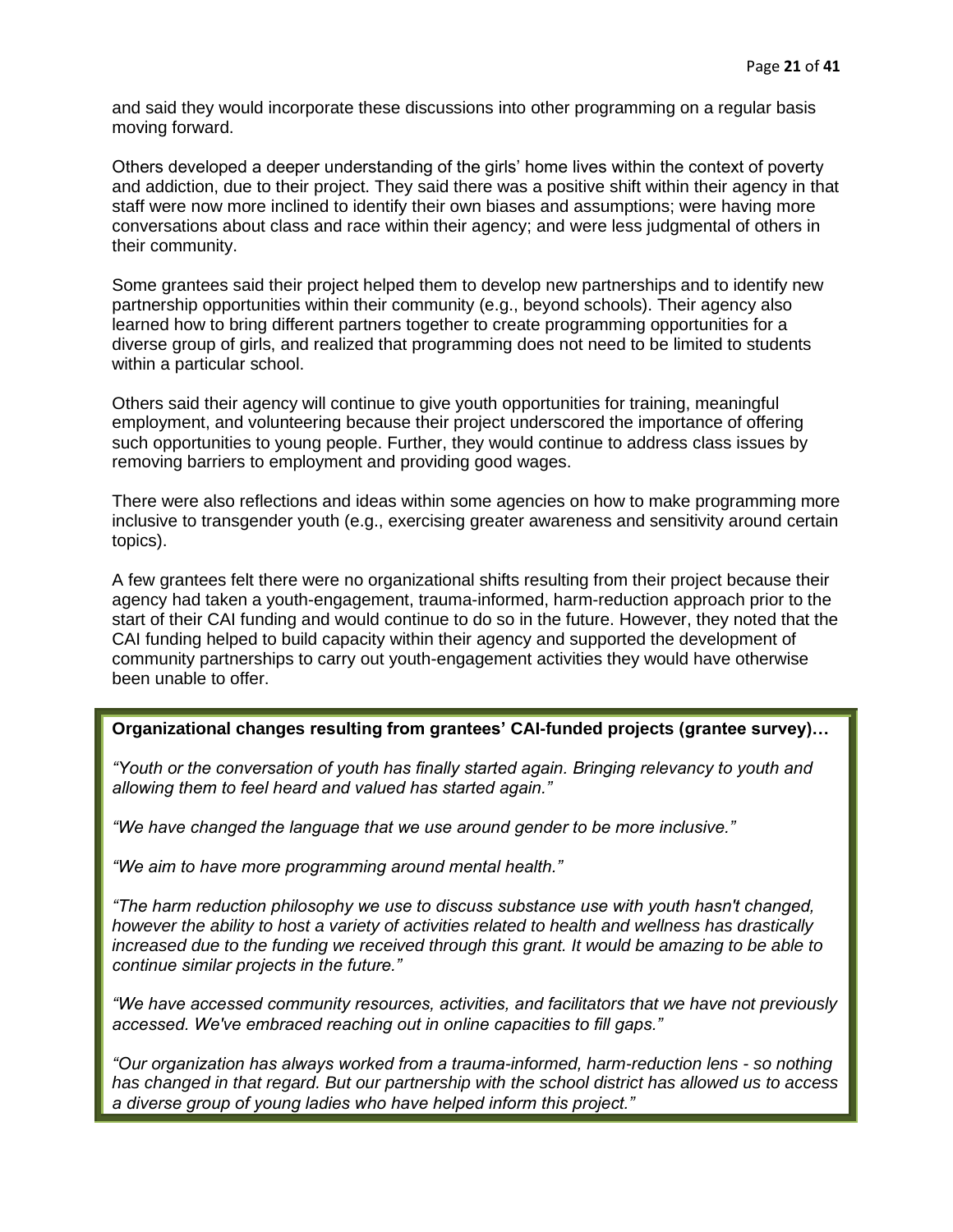#### <span id="page-21-0"></span>**Other Outcomes**

A few grantees said that girls' involvement in the project, and the self-confidence they gained in the process, helped them to pursue their entrepreneurial endeavours. They gained skills to find and maintain a job, as well as to pursue a meaningful career path.

Grantees also said the project was impactful for project staff. For example, some learned new ways to meaningfully engage vulnerable girls. Many had experienced satisfaction with how their project was carried out and its positive impacts on participants.

In one community, project funding enabled grantees to install WiFi on their site which was available to the public free of charge. This helped to address inequity relating to the digital divide that was present in their community.

A number of grantees said that a major success of their project was continued buy-in from a range of community partners, coupled with additional funding they were able to secure, so that their project could continue after CAI funding ended.

#### **Grantees' comments (survey)…**

*"It was a program that was needed in our community for a long time, and now it can continue to run [due to ongoing funding]."*

*"This project has provided participants with the skills and supports needed to create their own source of income, to find and keep a job, to express themselves authentically, to feel confident, to defy gender norms, to pursue creative projects, to plan for their future."*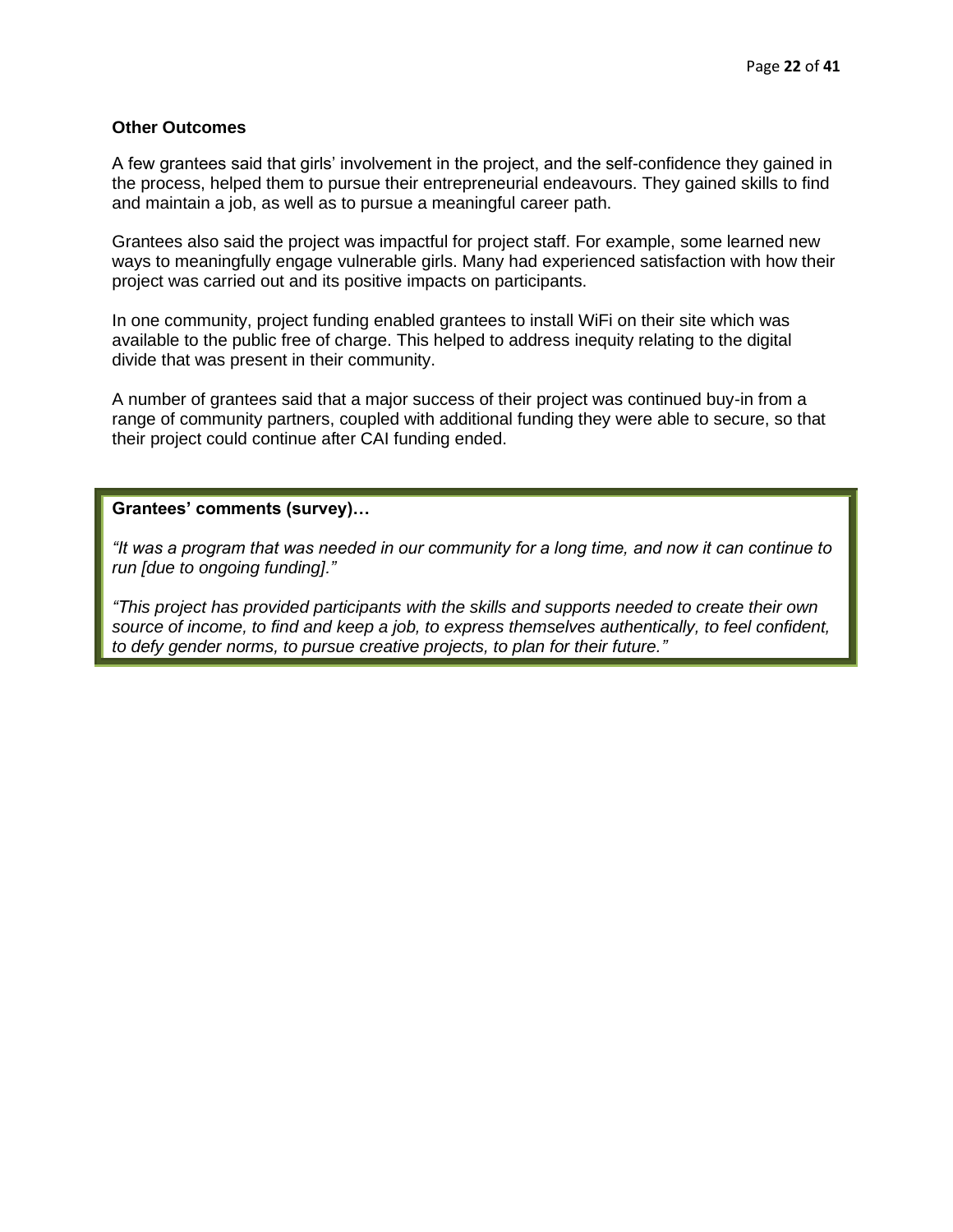# <span id="page-22-0"></span>**FEEDBACK & SUGGESTIONS**

# <span id="page-22-1"></span>**Scaling Up**

Grantees were asked if they had ideas on how their project could be scaled up in their community to further help to prevent harmful alcohol use among girls. Some suggested that running additional program cycles would be helpful, and some added they were able to do so because they secured funding from other sources (including government funding). A related idea was to invite former participants to take part as mentors and as helpers in delivering future cycle of the project.

Other grantees said that more groups could be run in different locations, and through various agencies, within the community. An idea was for former youth participants to help with delivering those groups and to act as mentors to new participants.

## <span id="page-22-2"></span>**Youth's Feedback**

An open-ended survey question asked youth what they liked most about taking part in the project. Participants commonly identified the opportunity to socialize with peers while taking part in fun activities, and the food that was offered. They also appreciated learning new information (e.g., about their culture) and the safe and accepting environment.

| What youth liked most about taking part in the project                                        |
|-----------------------------------------------------------------------------------------------|
| Social connections, activities, and food                                                      |
| "Making new friends"                                                                          |
| "Being social outside of school"                                                              |
| "Hanging out with friends, crafting, talking to new people"                                   |
| "The connections we make"                                                                     |
| "Doing the activities with friends"                                                           |
| "When we did cooking classes"                                                                 |
| "The different activities, food and drinks"                                                   |
| "The good food. Hanging out with people. Doing fun activities"                                |
| "I liked the food"                                                                            |
| Learning                                                                                      |
| "The fun and learning new things"                                                             |
| "I liked learning and discussing real-life problems in our world. The snacks were great too." |
| "Culture learning"                                                                            |
| "Learning about plants"                                                                       |
| Safe and accepting environment                                                                |
| "Safe place for kids in foster care"                                                          |
| "Felt safe"                                                                                   |
| "How accepting everyone was"                                                                  |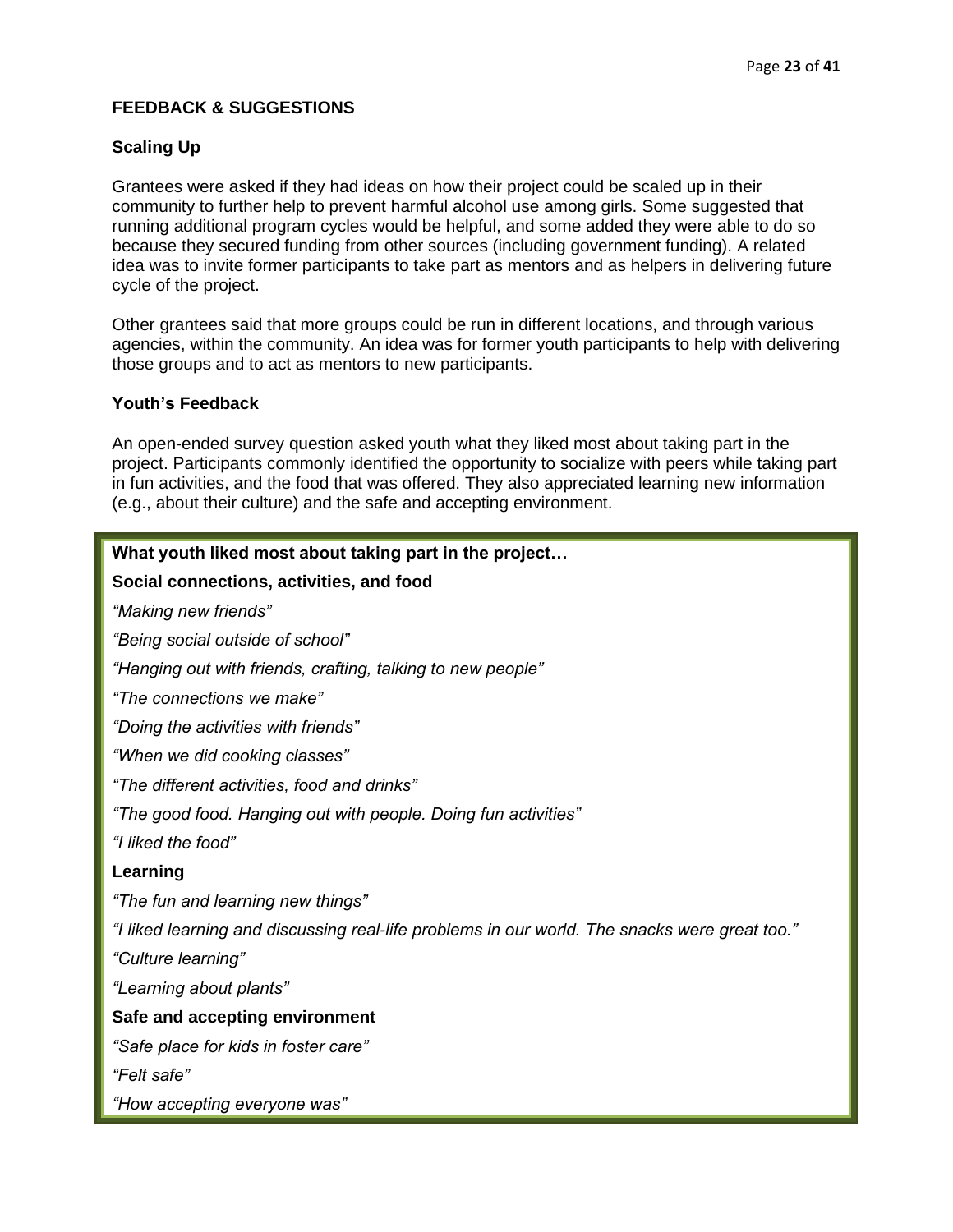Most youth reported they had fun and felt safe taking part; their ideas were listened to and they were involved in something meaningful; their cultural identity was respected and the project was sensitive to their cultural needs; and they gained skills that will help them in the future.



## **Additional comments from youth participants**

*"[Taking part] has made me feel safe and that there are people who are always there for me." "It helped me notice that our life isn't to be wasted on drugs, and to be nice to more people." "[Project staff] were amazing they also helped me and helped me with being shy." "[Project staff] did such a good job." "Thank you for letting us have our program!"*

## <span id="page-23-0"></span>**Youth's Suggestions**

When asked if they had suggestions for how girls could be better supported to take part in the project and to stay engaged, most youth indicated they had none and were satisfied with the support that participants had received. A few commented that support with transportation would have been helpful, such as offering rides home to youth who lived further away if their caregivers were unable to pick them up after the sessions.

The vast majority of girls indicated they had no other suggestions for the project and stated they were satisfied with how it was run. A few offered suggestions, including having more opportunities for participants to share their feelings and experiences with one another through check-ins or "safe circles." A couple of other suggestions were related to food, including offering more cooking classes and adding salads to the healthy foods that were offered during the sessions.

## <span id="page-23-1"></span>**Grantees' Suggestions and Feedback for CAI**

Grantees were asked if they had suggestions for the CAI granting stream. Many indicated they had no suggestions and they were very satisfied with their experience with CAI. They described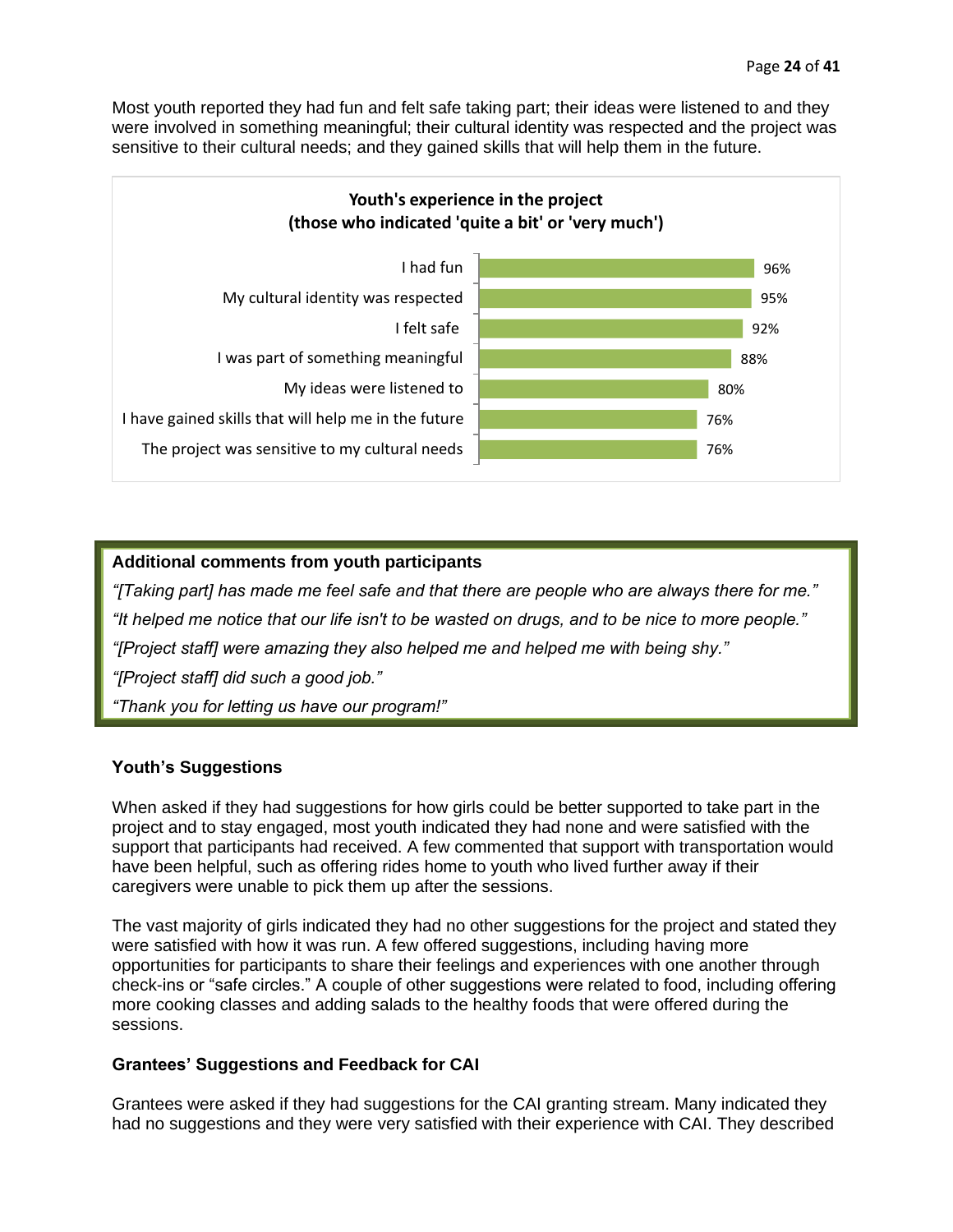CAI staff as very supportive, understanding, and kind, and felt there was good communication with CAI. Further, they appreciated CAI's flexibility in allowing them to make changes to their project as needed, particularly in the context of the COVID-19 pandemic.

Their most common suggestion was for projects to be funded longer-term (multi-year) so that participants could continue to benefit from taking part and so that more girls in the community could become involved. For example, one suggestion was for the projects to be extended through the summer, when youth experience less structure and fewer opportunities to connect to needed supports, due to schools being closed. Also, many grantees noted that girls in their community had few opportunities to experience positive connections and participate in healthy activities, and having to end their project was a significant loss for the participants. These grantees wished the project funding could be extended so that participants could continue to take part and benefit from their involvement.

Another suggestion was for grantees to be encouraged to include staff training in their budget, including training for upstream approaches to community work.

## **Grantees' feedback and suggestions for CAI (interviews and surveys)….**

*"I think the granting process was strong and the projects seemed pretty strong. For our programming, I felt like we really had a good grasp on our youth and…it really made a difference in the community."*

*"We have seen a huge impact on the participants in the community and would love to see this project continue to support girls in [the community]."*

*"CAI were very supportive, really kind."*

*"I appreciate your patience and that you are flexible given COVID-19."*

*"CAI does a good job at opening up discussions around best practices."*

*"CAI have been fabulous—lots of check-ins and support."*

*"CAI have been amazing. We really appreciate all the flexibility with the program rollout."* 

*"Thanks to CAI for rolling with the punches. We had flexibility and autonomy to use the funds in a way we felt was most meaningful to the girls. The flexibility allowed us to change course when it was needed."*

*"How many moments this grant funding was way more than funding but rather a game changer."*

*"This opportunity has been extremely rich and fruitful. As a facilitator I have greatly appreciated the ability to be flexible given the pandemic. I've felt very supported all the way along."*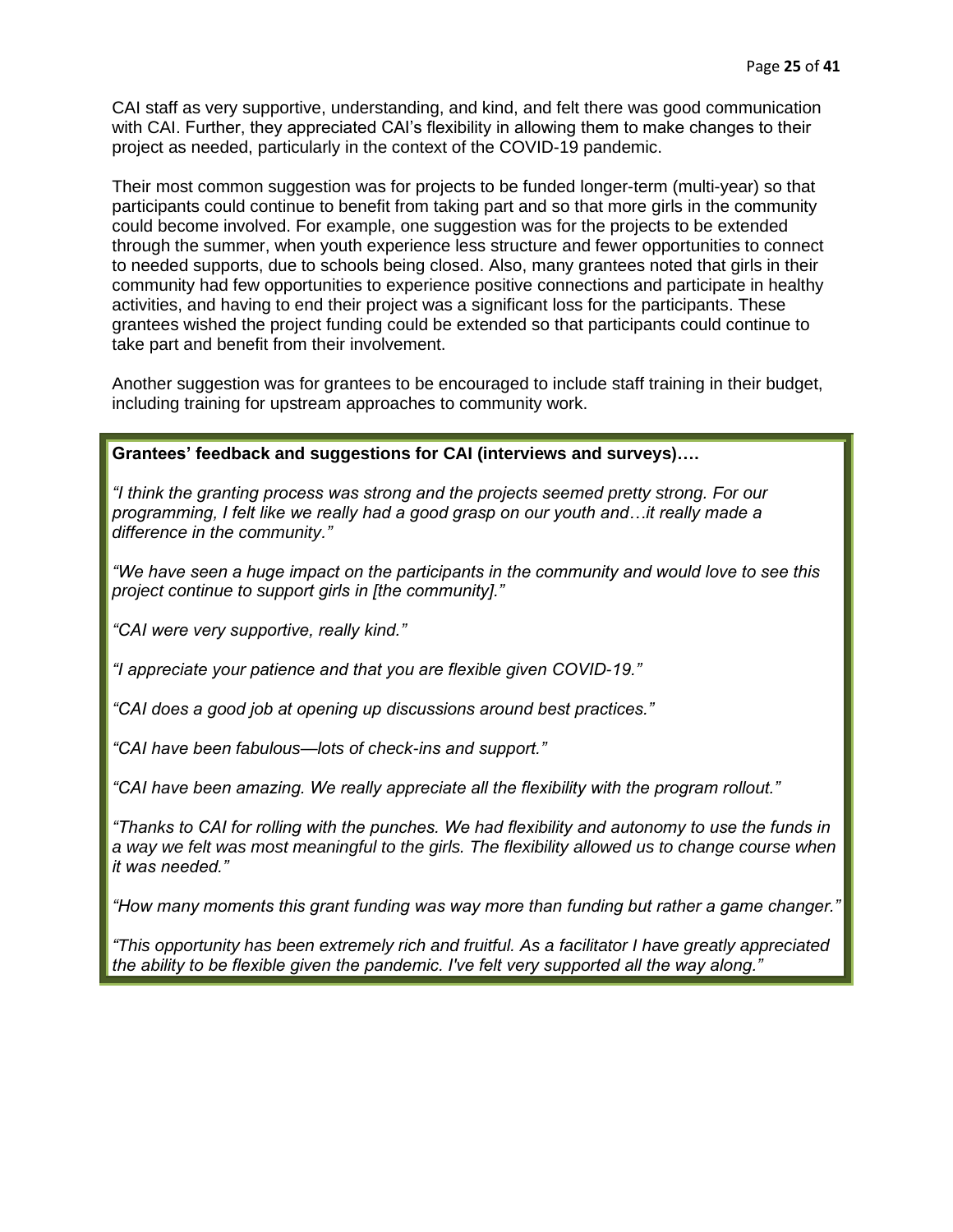#### <span id="page-25-0"></span>**PROMISING PRACTICES**

Grantees were asked what they had learned through their project about effective ways to prevent harmful alcohol use among girls or to support girls to make healthy decisions around alcohol use.

They offered the following promising practices:

- It is important to create a safe space so that real conversations about alcohol use can take place. Adult supports should be genuine, non-judgmental, and should listen to girls to develop a trusting relationship with them. Developing trusting relationships and connections is key.
- Take a trauma-informed approach. For example, staff should be trained in recognizing trauma symptoms and in understanding the role that trauma may play in girls' lives, including in their use of alcohol.
- The topic of girls' alcohol use should be approached from a harm-reduction lens, as opposed to an abstinence focused approach. Meet girls where they are at, without judging their behaviours. For example, help girls to make a safety plan to address what to do if they find themselves in a situation where others are drinking; how to stay safe if they choose to drink; or what to do if they have had too much to drink.
- Educate girls on alcohol use. Telling them what to do is ineffective, but it is important to give them all the information they need to make the best decisions for themselves.
- Talk to girls about healthy boundaries, consent, body image, and self-worth. It is also important to support girls to talk about their feelings, and to normalize their feelings.
- Teach girls healthy coping skills that do not involve using alcohol or other substances. For example, help them to build a 'toolkit' of coping resources and to identify who their 'safe circle' is whom they can approach for support.
- Introduce girls to fun, healthy, low-barrier physical activities they can engage in as alternatives to substance use. It is good to encourage girls to try something new and to offer them a range of activities and experiences. Do not make assumptions about what activities they may or may not be interested in doing, but rather ask them what they want to do.
- Support girls in setting high (but achievable) expectations for themselves, and offer them support to meet those expectations.
- Offer girls opportunities to be mentored by healthy adults in the community who can act as positive role models.
- Raise girls' awareness of resources in the community in case they or someone they know might need to access them.

#### **Programming Specific**

In addition to the practices described above, grantees identified practices within projects or programs that could contribute to preventing harmful alcohol use among girls.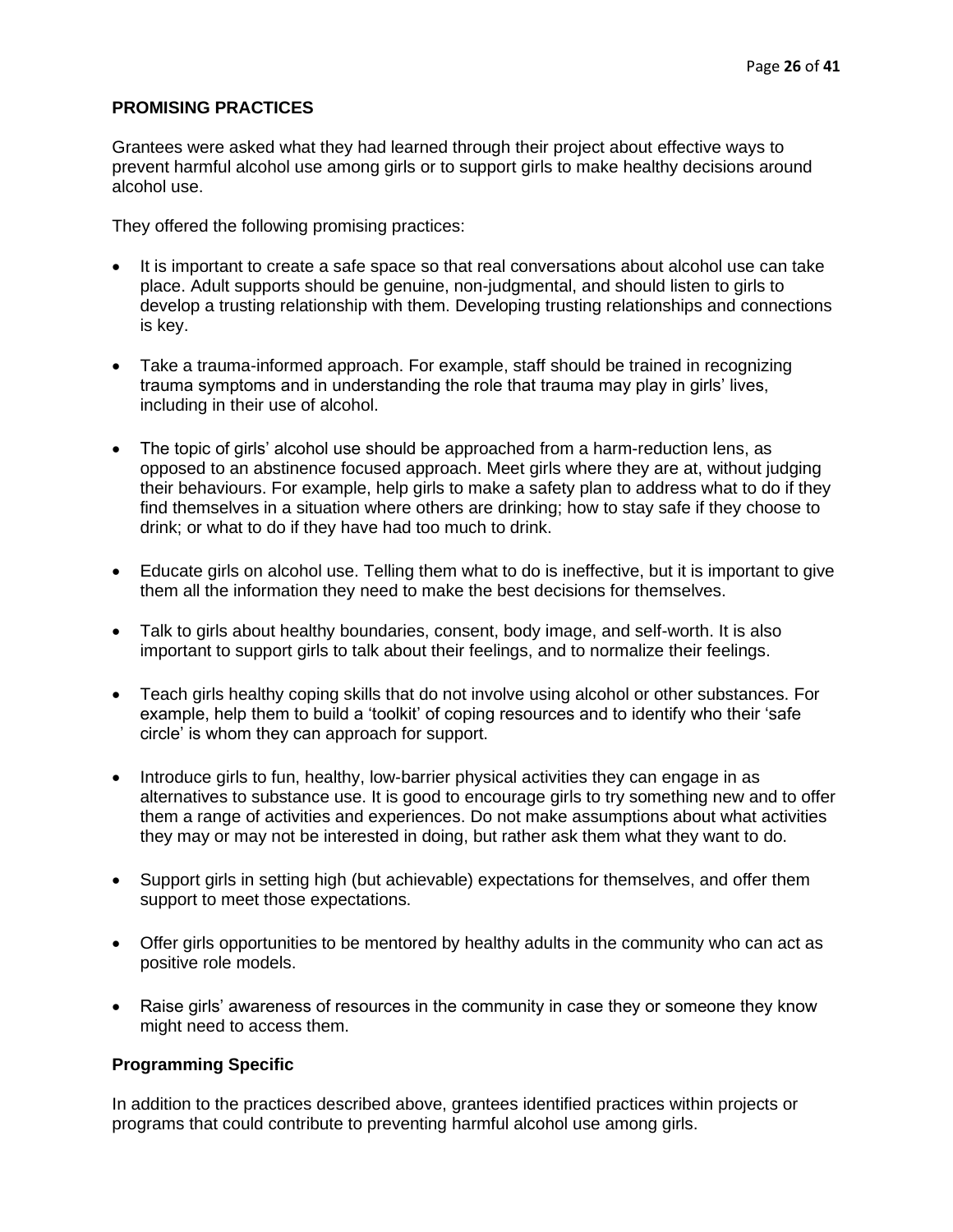- Ensure there is enough time for participants to connect with one another through group check-ins and for them to have the opportunity to talk about their experiences. For example, in initiatives for Indigenous girls, the use of talking circles and a talking stick can be an opportunity for participants to share their wisdom with one another; for their voices to be heard; and to gain interpersonal skills (e.g., listening, expressing their views/feelings, and being respectful toward others).
- While it is important to make a plan in advance, it is equally important to have backup plans in case the original plan cannot be carried out. Creativity and flexibility are needed when designing and delivering these youth programs.
- Having a co-facilitator is important, so that project staff can lean on one another for support.
- Healthy Elders should be involved in prevention and intervention initiatives for Indigenous girls, including project oversight and involvement in activities and cultural teachings.
- Partnering with community stakeholders (e.g., other agencies, experts, and adult supports) is beneficial because partners are able to help with identifying at-risk girls and inviting them to take part in programming. Involvement of community partners also helps girls to know which adults and agencies they can access for supports in the community.
- Provide food to participants, and it is ideal if participants can also take food home with them.

## *Youth engagement*

- Ensure the sessions are fun and interactive to keep youth engaged.
- Youth should be involved in project decision-making from beginning to end. It helps participants to feel heard and respected, and provides them with opportunities to gain leadership skills.
- Youth appreciate being acknowledged for their time, such as by offering them an honorarium. An honorarium can help to motivate them to attend, and can give them a sense of responsibility for active and positive engagement (i.e., it can positively affect how they engage).
- It is important to do community outreach to engage harder-to-reach youth and a greater diversity of youth in programming. Social media is limited when it comes to recruiting harderto-reach youth.
- In-person sessions are ideal for engaging youth and keeping them engaged. It is also important to have a big enough space to host a large group of youth (if public health orders allow for this and it is safe to do so).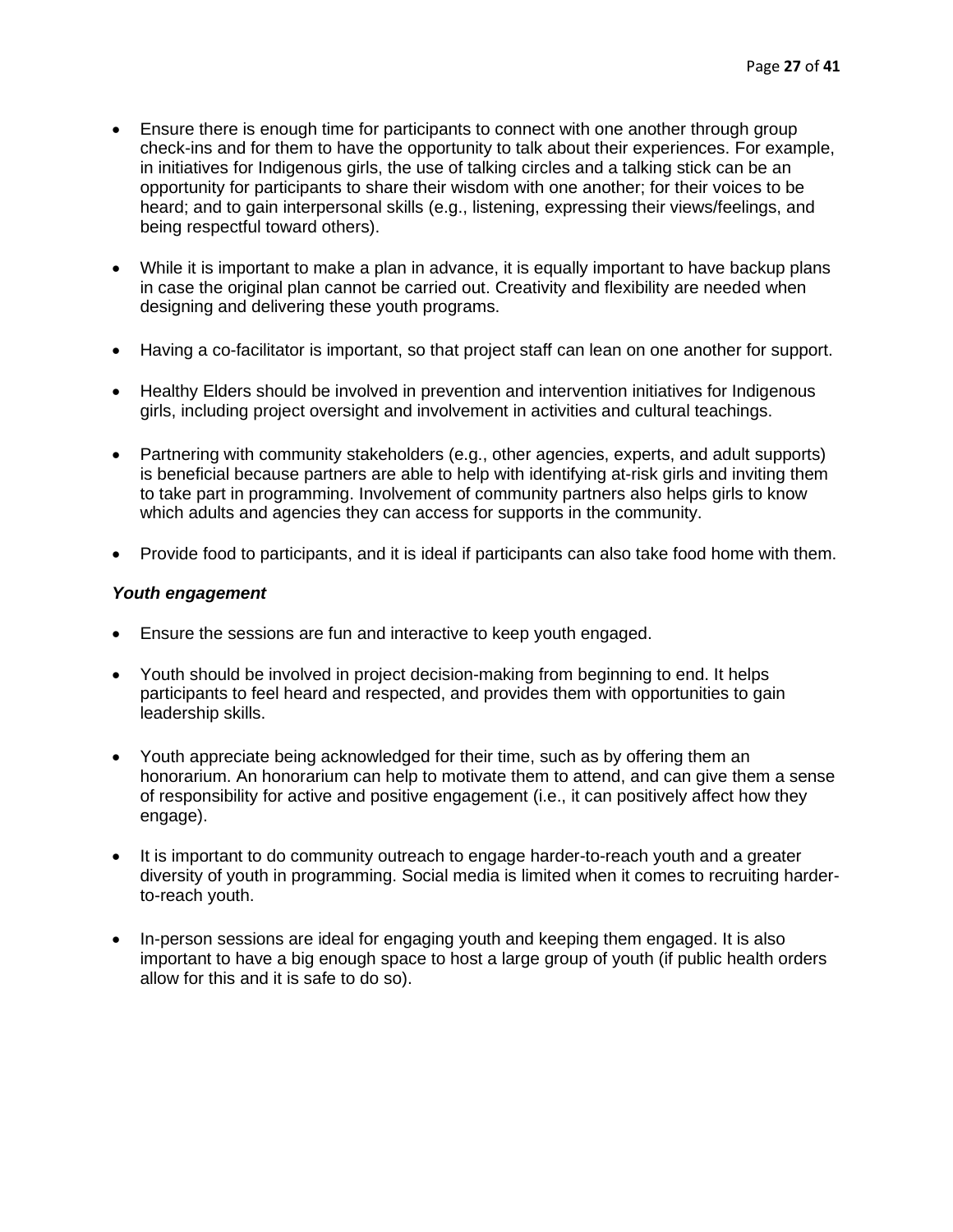#### <span id="page-27-0"></span>**SUMMARY & CONCLUSION**

Grantees described a range of activities that were offered through their projects, in order to support girls at risk of harmful alcohol use to make informed decisions and to foster their overall health and well-being. Activities included education/informational workshops; hands-on, skillbuilding activities (e.g., gardening, construction); outdoor and physical activities (e.g., hiking, canoeing, yoga); arts-based activities (e.g., murals, beading); and interacting with animals (therapy dogs, horses). Factors or processes that grantees identified as contributing to successful outcomes included creating a fun, safe and non-judgmental atmosphere; a harmreduction approach; relationship-building among girls, as well as between girls and positive adult role models; regular check-ins or talking circles so girls could discuss their experiences and support one another; the opportunity to eat together; meaningful youth engagement in program design and delivery; culturally relevant activities and involvement of healthy Elders; and CAI's support, understanding, and flexibility particularly in the context of the COVID-19 pandemic (see "summary of projects" diagram on next page).

Grantees suggested that while formal workshops were helpful in teaching girls about alcohol use, the planned content of each session may matter less than creating a safe space for discussions, check-ins, and relationship building. They also identified other promising practices, such as the importance of flexibility, having co-facilitators to support one another when needed, the value of partnering with community stakeholders, and the importance of outreach to connect with harder-to-reach girls.

Some of the factors grantees identified as contributing to successful outcomes —including fostering a fun and safe environment where food was offered—were also factors that the girls commonly identified as helping to keep them engaged, and what they identified as liking most about their involvement. Girls also identified the opportunity to socialize with peers as what they liked most, and grantees highlighted that youth participants benefited from this social aspect, including supporting one another and developing friendships.

Evaluation findings pointed to improvements among girls in a variety of areas because of their involvement in the project. These included healthier views around alcohol use, some indication of reduced alcohol use or likelihood of drinking in the future, and reduced risk of harmful use. There were also improvements in girls' well-being, including their self-confidence and hope for their future, as well as in their connections to peers, community, culture, and nature. The physical activities that took place outdoors (e.g., hiking, canoeing, gardening) seemed particularly helpful in providing girls with healthy alternatives to substance use and giving them opportunities to connect with nature, gain skills, and to develop confidence in themselves. Participants also gained increased knowledge of and access to community services and supports. In addition to outcomes among youth participants, grantees identified positive organizational outcomes resulting from their CAI-funded project. These included positive changes in their approach to youth engagement, to girls' alcohol use, and to programming in general.

Despite challenges that grantees experienced to delivering their project, particularly due to the COVID-19 pandemic (e.g., keeping participants engaged virtually when programming shifted online), the evaluation indicated successful outcomes. A limitation is that not all grantees took part in the evaluation. However, all grantees will have an opportunity to review this report and provide additional feedback. Any additional feedback will be incorporated into the final version of this report.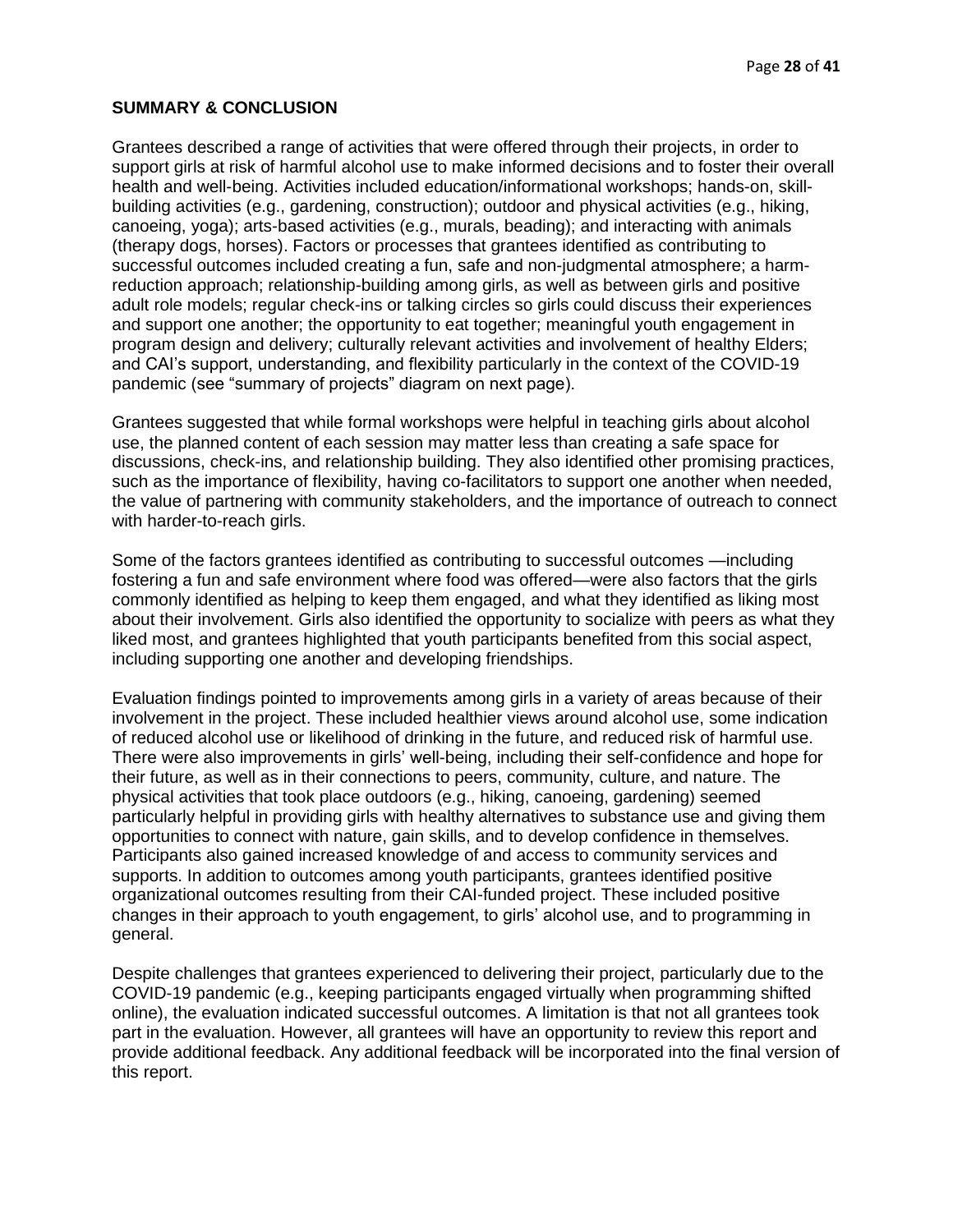## **Summary of projects**

## **Inputs**

- CAI grant & CAI staff support
- Adult supports/mentors (including Elders)
- Community partners
- **Peer mentors**
- Food
- Honorarium
- Volunteer/employment opportunities
- Meeting space
- Virtual meeting platform (Zoom)

#### **Activities**

- Education/informational workshops
- Hands-on, skill-building activities (e.g., gardening, construction)
- Outdoor and physical activities (e.g., hiking, canoeing, yoga)
- Arts-based (e.g., murals, beading)
- Interacting with animals (therapy dogs, horses)

**Factors contributing to positive outcomes**

- Fun, safe, non-judgmental environment
- Eating together
- Check-ins/talking circles
- Relationship building
- Positive role models
- Harm-reduction approach
- Culturally relevant, involvement of Elders
- Youth engagement in program design & delivery
- Funder's support & flexibility

#### **Outcomes**

- Improved self-confidence, well-being, connections, awareness of/access to services, relationship skills, refusal skills, knowledge of alcohol use and potential harms, knowledge of how to stay safe.
- Reduced likelihood of alcohol use or harmful use.



## **Ultimate goal**

Girls at risk of harmful alcohol use make informed decisions to promote their overall health and well-being in adolescence and into adulthood.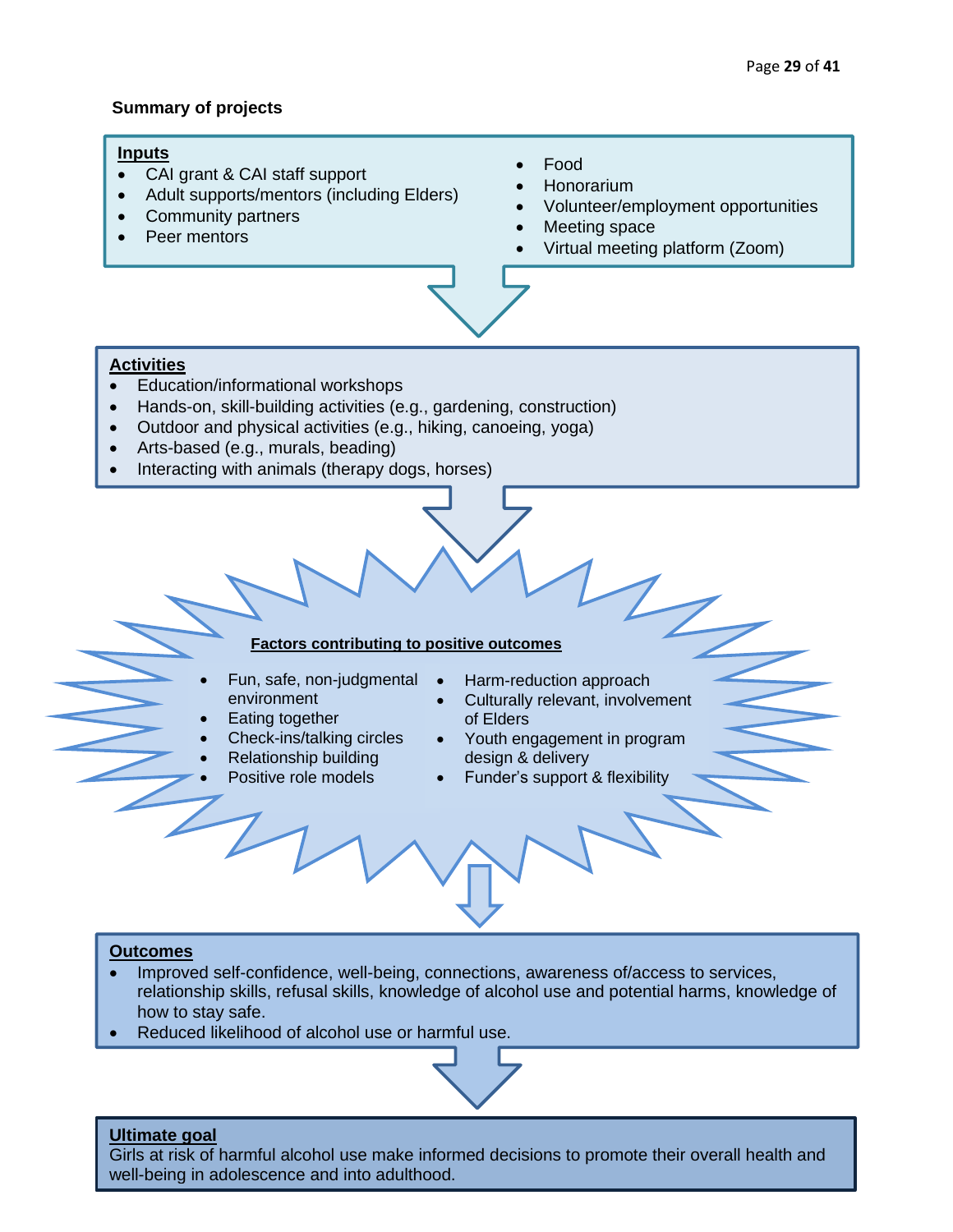# <span id="page-29-0"></span>**APPENDIX: PARTICIPANT SURVEYS AND INTERVIEW QUESTIONS**

- Youth survey
- Grantee survey
- Grantee interview questions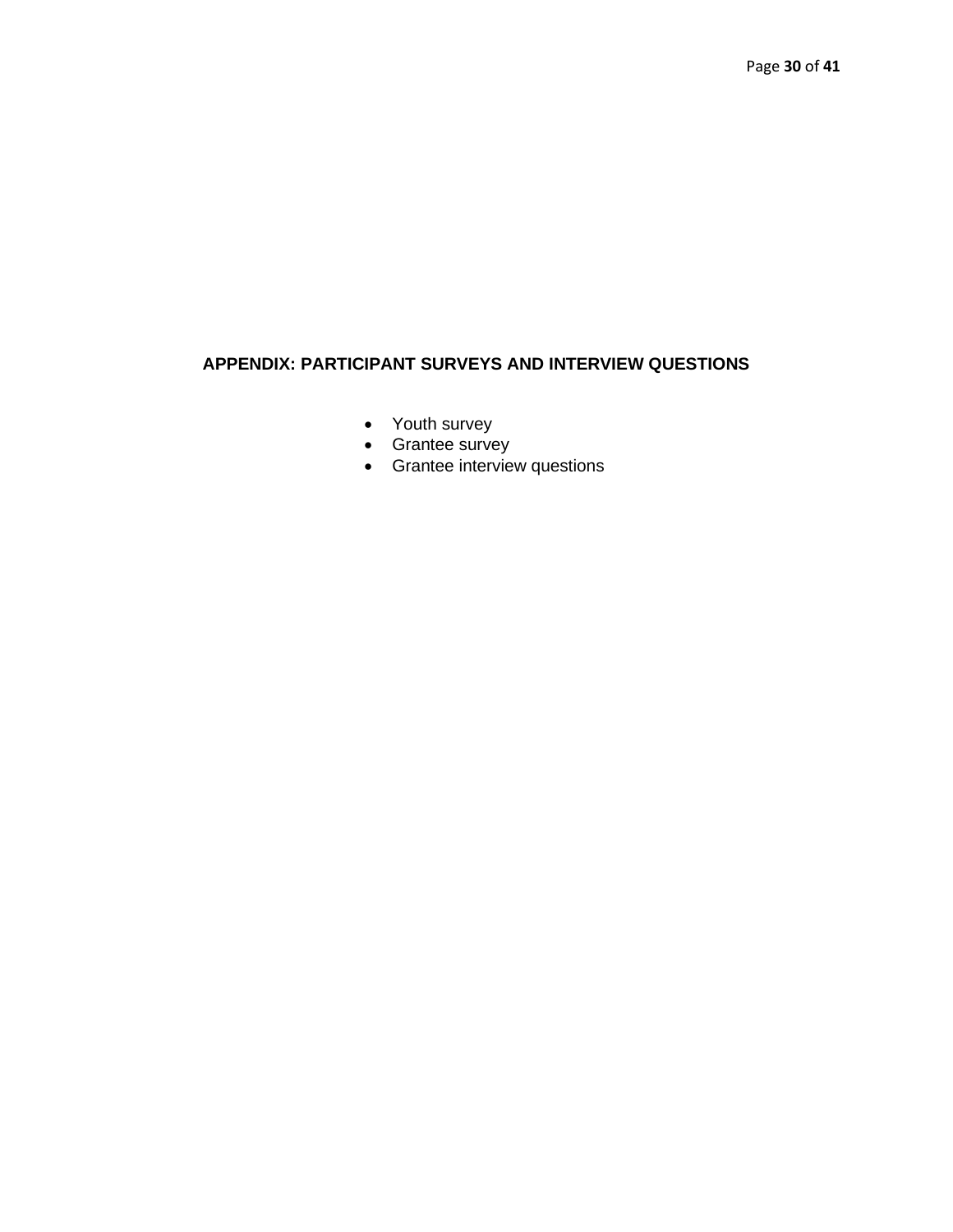## **Survey for youth participants (CAI-funded projects)**

This survey is part of an evaluation that McCreary Centre Society is carrying out of different projects funded by CAI (Community Action Initiative), including the project you have been involved in*.*

#### **Voluntary**

You can choose to not take part, to stop at any time, and to skip questions you don't feel comfortable answering.

#### **Anonymous**

Your name is not included on this survey. Nobody will be able to connect your answers to you personally. Also, the information you share will not be reported in a way that could personally identify you.

#### **More information**

If you have questions about the survey, please contact mccreary@mcs.bc.ca or 604-291-1996.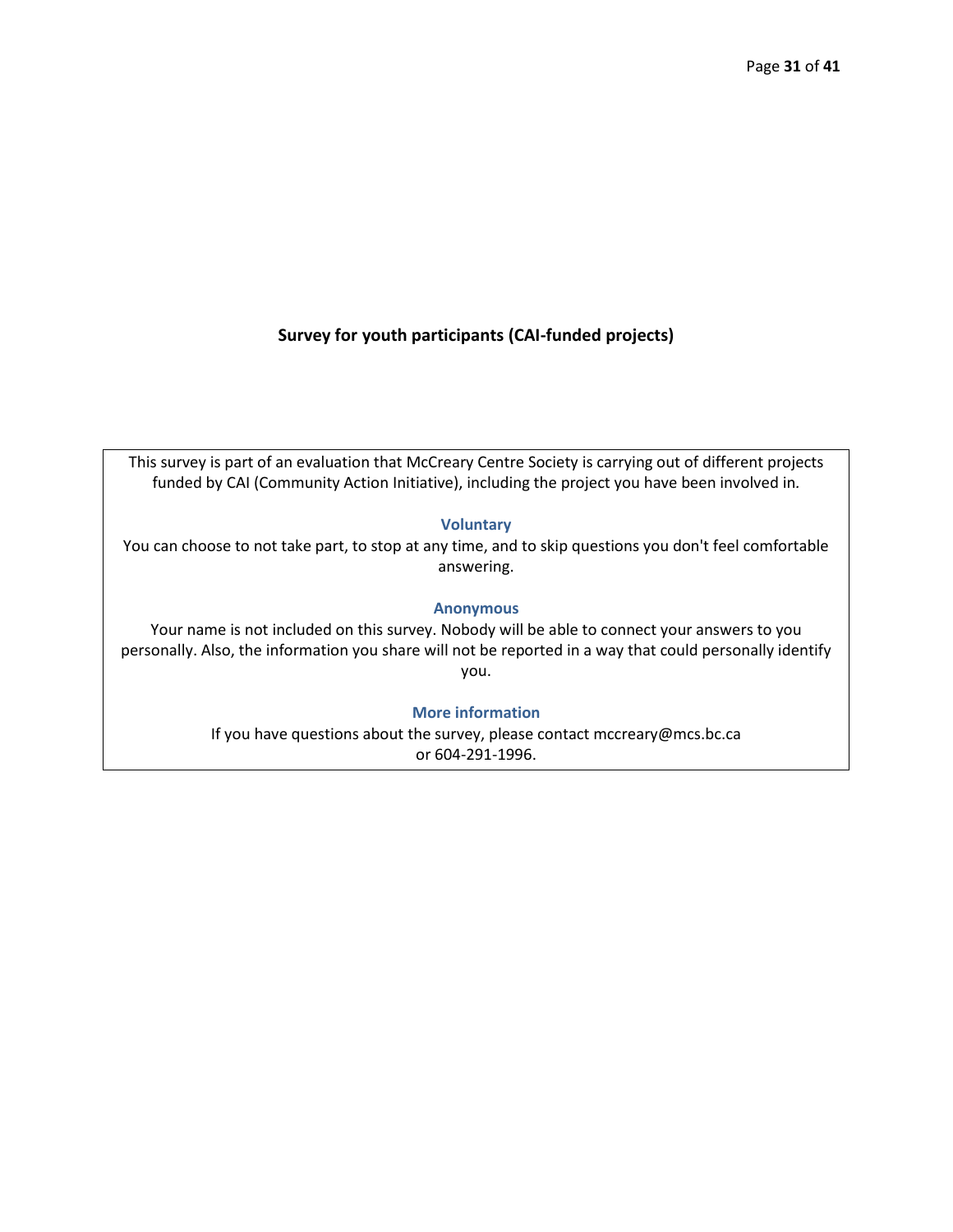#### **What is your age?**

| $\bigcirc$ 11 or younger | $\overline{\mathrm{O}}$ 16 |
|--------------------------|----------------------------|
| $\bigcirc$ 12            | $\Omega$ 17                |
| $\Omega$ 13              | $\Omega$ 18                |
| $\Omega$ 14              | $\Omega$ 19                |
| $\Omega$ 15              | $\overline{O}$ 20 or older |
|                          |                            |

#### **How many sessions of this project have you attended (either virtually or in person)?**

- Q None
- O Some
- Q Around half
- O Most
- O All

## **Did anything make it hard for you to participate in this project? MARK ALL THAT APPLY:**

- ❑ I was too busy
- ❑ I didn't have the technology (Internet connection, laptop, camera, etc.)
- ❑ I couldn't get there or home
- ❑ I was feeling too anxious or depressed
- $\Box$  Other (please specify):
- $\Box$  I did not experience any barriers to participating

## **What have been your reasons for staying involved in this project? MARK ALL THAT APPLY:**

- ❑ I liked how the information/skills were taught
- ❑ I felt safe
- ❑ I had fun
- ❑ Food was provided
- ❑ Honorarium (for example, a gift card for taking part)
- ❑ Supportive staff
- ❑ Supportive peers
- $\Box$  The opportunity to socialize with others
- $\Box$  Access to other community programs or services
- ❑ I don't know
- ❑ Other (please specify): \_\_\_\_\_\_\_\_\_\_\_\_\_\_\_\_\_\_\_\_\_\_\_\_\_\_\_\_\_\_\_\_\_\_\_\_

**How (if at all) could youth be better supported to take part in this project and to stay engaged?**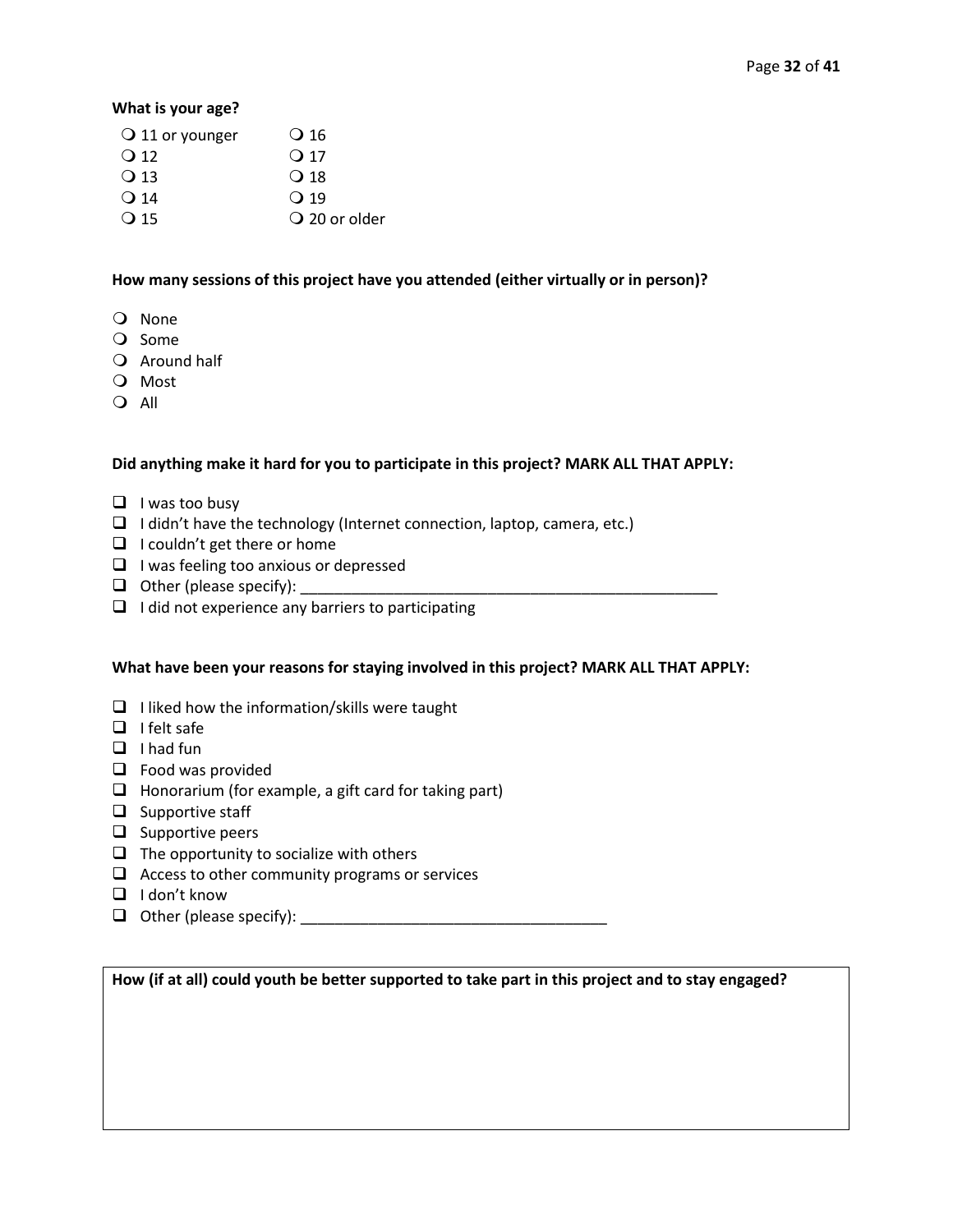**How much of a say did you have in…**

|    |                                 | Not at all | A little | Quite a bit | Very much | Not applicable |
|----|---------------------------------|------------|----------|-------------|-----------|----------------|
|    | Planning this project?          |            |          |             |           |                |
| 2) | Deciding which activities would |            |          |             |           |                |
|    | take place?                     |            |          |             |           |                |

**How much has your participation in this project helped to improve your…**

|    |                          | Not at all | A little | Quite a bit | Very much | Not applicable |
|----|--------------------------|------------|----------|-------------|-----------|----------------|
|    | <b>Mental health?</b>    |            |          |             |           |                |
| 2) | <b>Physical health?</b>  |            |          |             |           |                |
| 3) | <b>Spiritual health?</b> |            |          |             |           |                |
|    | <b>Emotional health?</b> |            |          |             |           |                |

**How much has your participation in this project helped to improve your…**

|    |                                   | Not at all | A little | Quite a bit | Very much | Not applicable |
|----|-----------------------------------|------------|----------|-------------|-----------|----------------|
|    | Self-confidence?                  |            |          |             |           |                |
| 2) | Feeling that you are good at      |            |          |             |           |                |
|    | something?                        |            |          |             |           |                |
| 3) | <b>Understanding of yourself?</b> |            |          | ำ           |           |                |
| 4) | Hope for your future?             |            |          | Э           |           |                |
|    | <b>Healthy relationships?</b>     |            |          | ำ           |           |                |
| 6) | Understanding of your culture?    |            |          |             |           |                |

**What did you like most about taking part in this project?**

**How much has taking part in this project helped to improve your connection to…**

|                       | Not at all | A little | Quite a bit | Very much | Not applicable |
|-----------------------|------------|----------|-------------|-----------|----------------|
| Other youth?          |            |          |             |           |                |
| Your family?          |            |          |             |           |                |
| 3)<br>Your community? |            |          |             |           |                |
| Your culture?         |            |          |             |           |                |
| Nature/the land?      |            |          |             |           |                |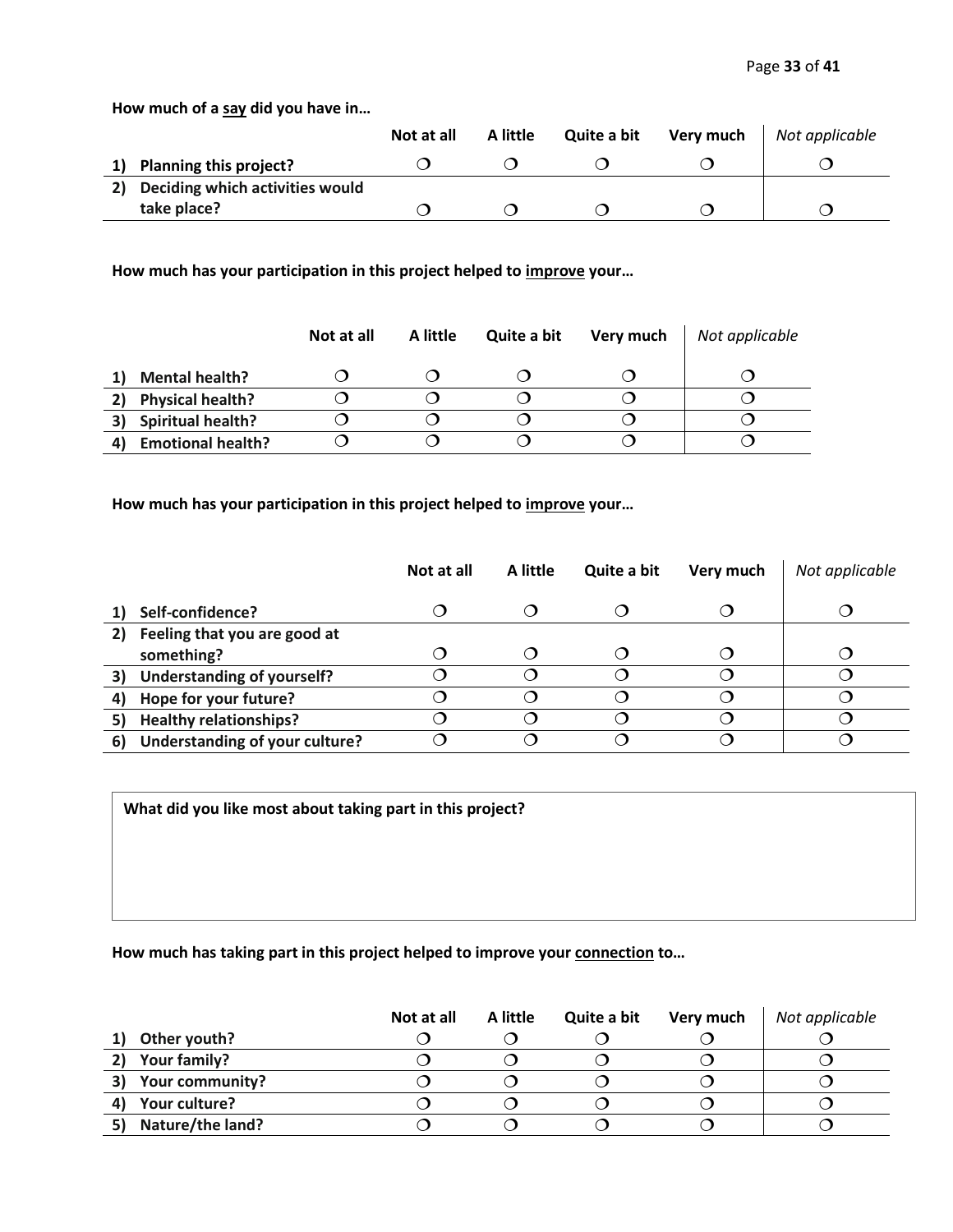**How much has taking part in this project helped to increase your…**

|    |                               | Not at all | A little | Quite a bit | Very much | Not applicable         |
|----|-------------------------------|------------|----------|-------------|-----------|------------------------|
| 1) | Knowledge of community        |            |          |             |           |                        |
|    | services and supports?        | ( )        | ◯        | 0           |           | $\left( \quad \right)$ |
| 2) | Knowledge of people in the    |            |          |             |           |                        |
|    | community you can turn to for |            | Ω        |             |           |                        |
|    | support?                      |            |          |             |           |                        |
| 3) | Access to needed services and |            | ∩        |             |           |                        |
|    | supports?                     |            |          |             |           |                        |
| 4) | Access to people in the       |            |          |             |           |                        |
|    | community you can turn to for |            |          |             |           |                        |
|    | support?                      |            |          |             |           |                        |

**Have there been changes in your alcohol use, or chance you'll start drinking, because of this project? MARK ALL THAT APPLY:**

- ❑ I'm less likely to start drinking alcohol because of my involvement in this project
- ❑ I am drinking less alcohol
- ❑ My alcohol use feels safer (less binge drinking, etc.)
- ❑ There have been no changes in my alcohol use or the likelihood I'll start drinking
- $\Box$  There has been an increase in my alcohol use
- ❑ I'm more likely to start drinking alcohol
- ❑ Not applicable

**Please explain:**

## **How much has this project helped to improve your skills in…**

|    |                                          | Not at all A little | Quite a bit | Very much | Not applicable |
|----|------------------------------------------|---------------------|-------------|-----------|----------------|
|    | Leadership?                              |                     |             |           |                |
|    | Teamwork?                                |                     |             |           |                |
|    | <b>Healthy coping?</b>                   |                     |             |           |                |
| 4) | Planning ahead (making a plan)?          |                     |             |           |                |
| 5) | Being able to say No?                    |                     |             |           |                |
| 6) | Being able to recognize if you are in an |                     |             |           |                |
|    | unsafe situation?                        |                     |             |           |                |

**How much has your participation in this project helped to improve your understanding of…**

|    |                                                             |  | Not at all A little Quite a bit | Very much | Not applicable |
|----|-------------------------------------------------------------|--|---------------------------------|-----------|----------------|
|    | Alcohol use and its potential harms?                        |  |                                 |           |                |
| 2) | How to drink alcohol more safely (if you<br>were to drink)? |  |                                 |           |                |
| 3) | What to do if you are in an unsafe<br>situation?            |  |                                 |           |                |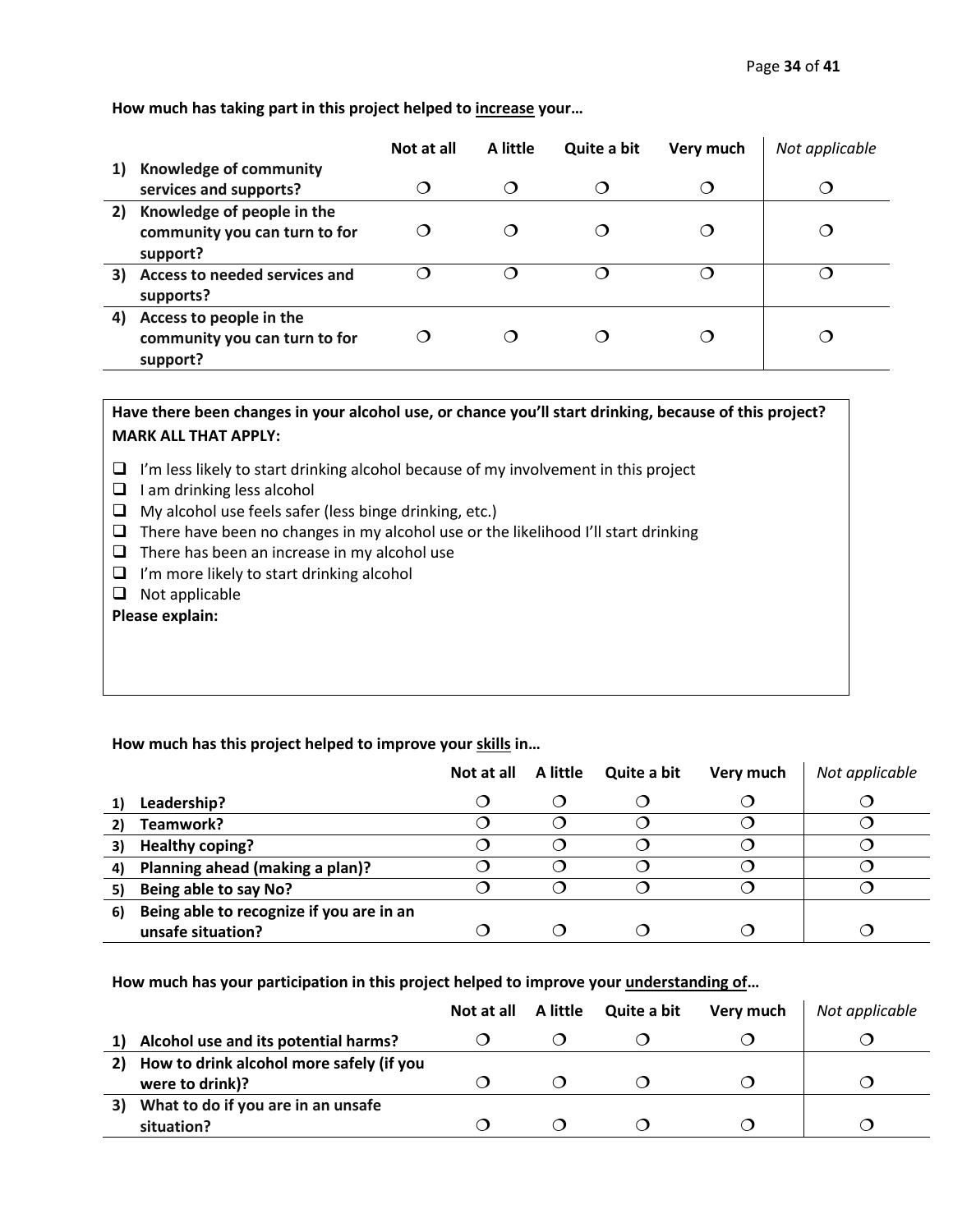**How else (if at all) has your participation in this project affected your life?** 

#### **Thinking about your participation in this project, please mark how true each sentence is for you:**

|                                           | Not at all | A little | Quite a bit | Very much | Not applicable/<br>Don't know |
|-------------------------------------------|------------|----------|-------------|-----------|-------------------------------|
| I felt safe                               |            |          |             |           |                               |
| I had fun                                 |            |          |             |           |                               |
| My ideas were listened to                 |            |          |             |           |                               |
| I was part of something meaningful        |            |          |             |           |                               |
| My cultural identity was respected        |            |          |             |           |                               |
| The project was sensitive to my cultural  |            |          |             |           |                               |
| needs                                     |            | . .      |             |           |                               |
| I have gained skills that will help me in |            |          |             |           |                               |
| the future                                |            |          |             |           |                               |
|                                           |            |          |             |           |                               |

**Do you have any suggestions to improve this project?**

#### **What language(s) do you speak at home? (please list all):** \_\_\_\_\_\_\_\_\_\_\_\_\_\_\_\_\_\_\_\_\_\_\_\_\_\_\_

#### **What is your background? MARK ALL THAT APPLY:**

- ❑ Indigenous/Aboriginal (First Nations, Métis, Inuit)
- ❑ European (British, Irish, German, Dutch, Ukrainian, Italian, Russian, etc.)
- ❑ East Asian (Chinese, Japanese, Korean, etc.)
- ❑ South Asian (East Indian, Pakistani, Sri Lankan, etc.)
- ❑ Southeast Asian (Cambodian, Filipino, Indonesian, Vietnamese, etc.)
- ❑ West Asian (Afghani, Iranian, Kazakhstani, etc.)
- ❑ African (Nigerian, Kenyan, Ethiopian, Tanzanian, etc.)
- ❑ Latin American, South American, Central American
- ❑ Australian, Pacific Islander
- ❑ Don't know
- $\Box$  Other (please specify):

#### **Is there anything else you would like to share?**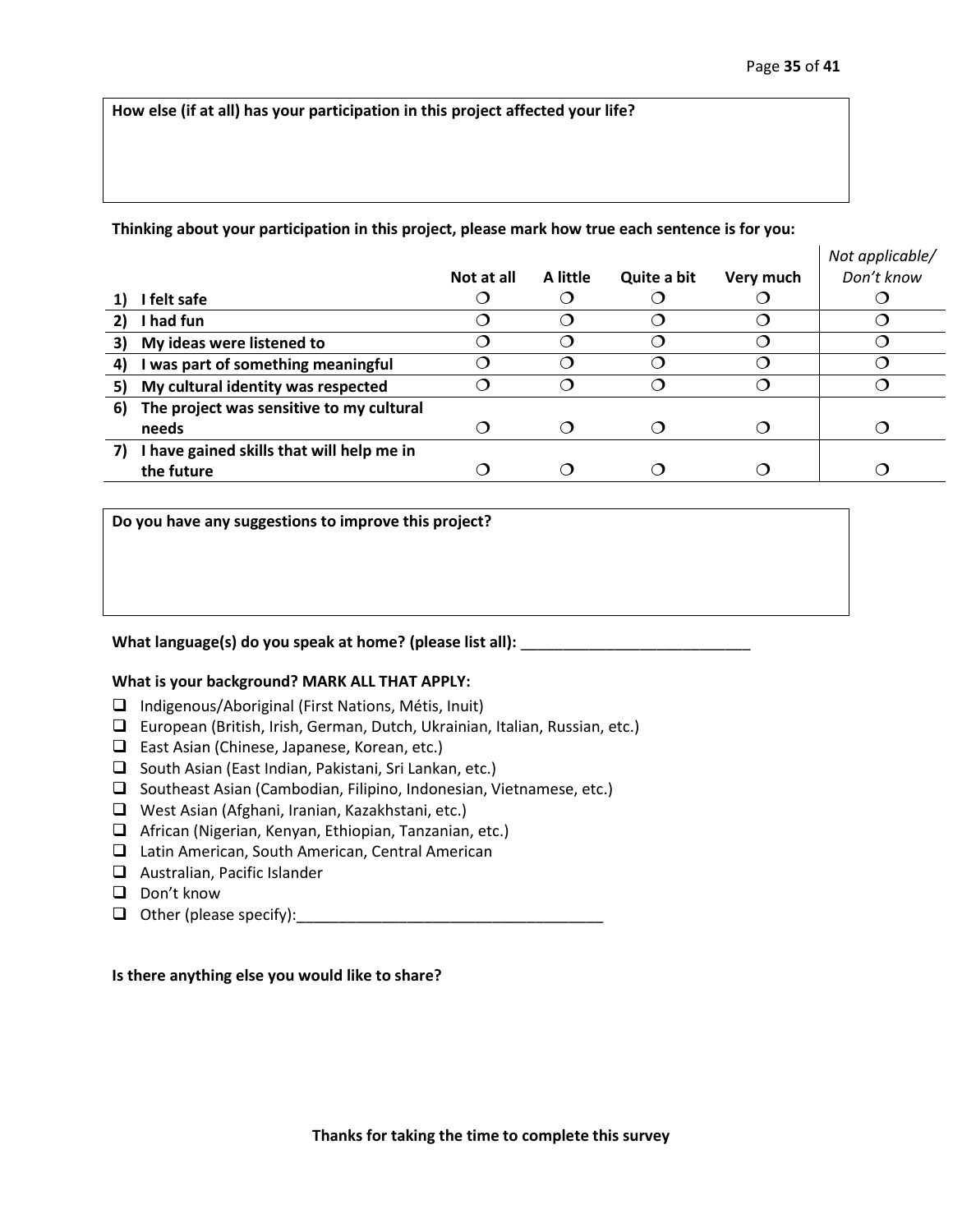Alcohol & Girls: Making Prevention a Priority

## **Evaluation Survey for Grantees**

**This survey is part of McCreary's evaluation of CAI's Alcohol & Girls granting stream. You will also have an opportunity to take part in a 1:1 interview to share more detailed information about your experience with your CAI-funded project.** 

**This survey is…**

## **Voluntary**

You can choose to not take part, to stop at any time, and to skip questions you don't feel comfortable answering.

## **Anonymous**

Your name is not included on this survey. Nobody will be able to connect your answers to you personally. Also, the information you share will not be reported in a way that could personally identify you or your agency. Combined findings will be reported across all agencies who received a grant through CAI.

> If you have questions about the evaluation, please contact mccreary@mcs.bc.ca or 604-291-1996.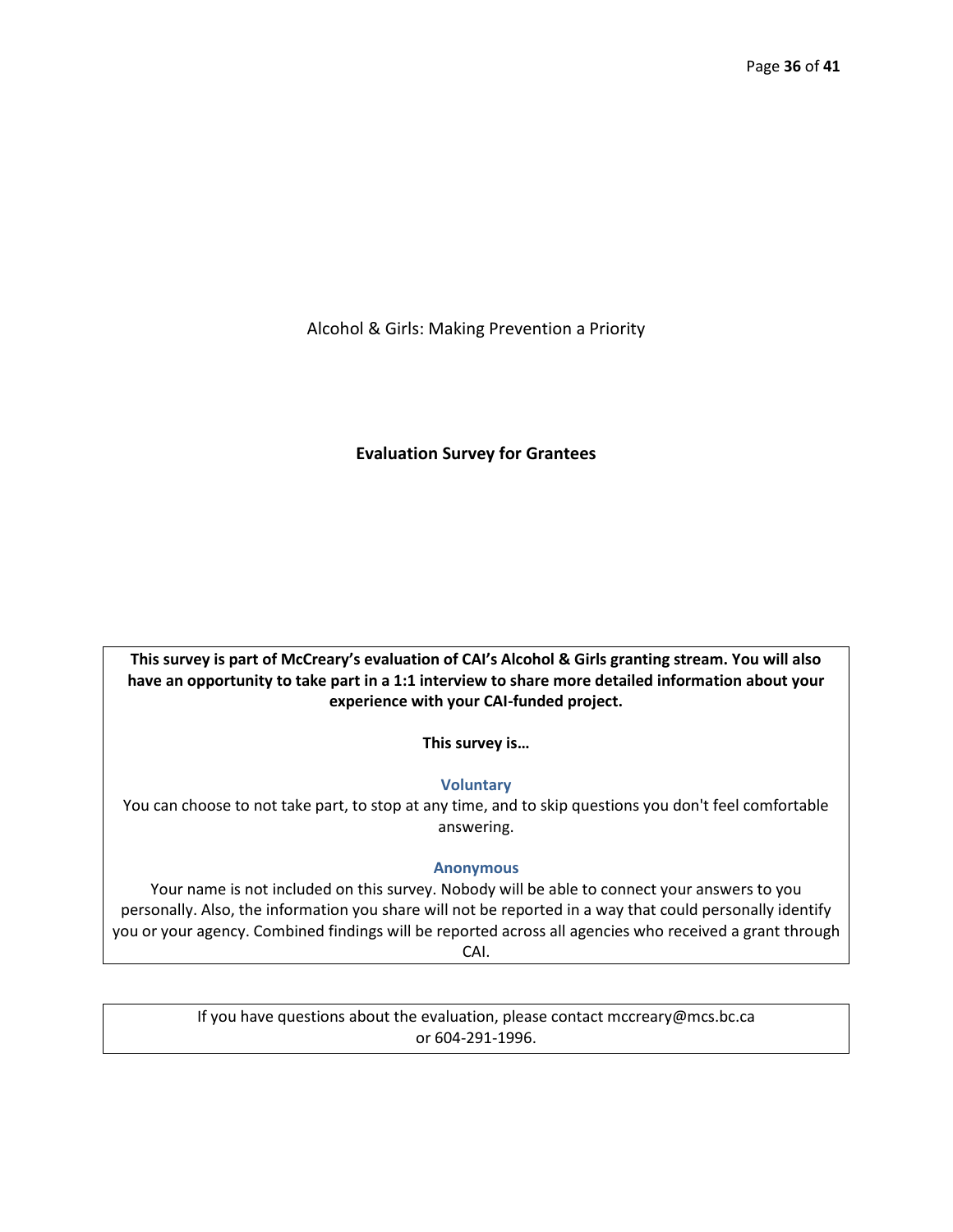**In total, how many youth have been engaged in your CAI-funded project?** \_\_\_\_\_\_\_\_\_\_\_\_\_\_\_\_\_\_

**Age range of participants:** \_\_\_\_\_\_\_\_\_\_\_\_\_\_\_\_

**Overall, how much do you feel participants' involvement in this project has helped to improve their…**

|                                     | Not at all | A little         | Quite a bit | Very much | Not applicable/<br>Don't know |
|-------------------------------------|------------|------------------|-------------|-----------|-------------------------------|
| <b>Mental health?</b><br>5)         | ◯          | ∩                |             | $\cap$    | ∩                             |
| <b>Physical health?</b><br>6)       |            | ∩                |             |           |                               |
| <b>Spiritual health?</b>            |            | $\cap$           |             |           |                               |
| <b>Emotional health?</b><br>8)      | ( 1        | $\left( \right)$ |             |           |                               |
| Self-confidence?<br>9)              | 0          | $\cap$           |             |           |                               |
| 10) Sense of competence?            | O          | ◯                |             |           |                               |
| 11) Understanding of themselves?    |            |                  |             |           |                               |
| 12) Hope for their future?          |            | ⌒                |             |           |                               |
| 13) Healthy relationships?          |            | ⌒                |             |           |                               |
| 14) Understanding of their culture? | ⌒          | ◯                |             |           |                               |
|                                     |            |                  |             |           |                               |

**In your opinion, have participants developed healthier views on alcohol use because of their involvement in this project?**

- Not at all
- Q A little
- Quite a bit
- O Very much
- O Not applicable/Don't know

#### **Please explain:**

**Overall, how much do you feel participants' involvement in this project has helped to improve their connection to…**

|                        | Not at all | A little | Quite a bit | Very much | Not applicable/<br>Don't know |
|------------------------|------------|----------|-------------|-----------|-------------------------------|
| Other youth?<br>6)     |            |          |             |           |                               |
| Their family?<br>7)    |            |          |             |           |                               |
| Their community?<br>8) |            |          |             |           |                               |
| Their culture?<br>9)   |            |          |             |           |                               |
| 10) Nature/the land?   |            |          |             |           |                               |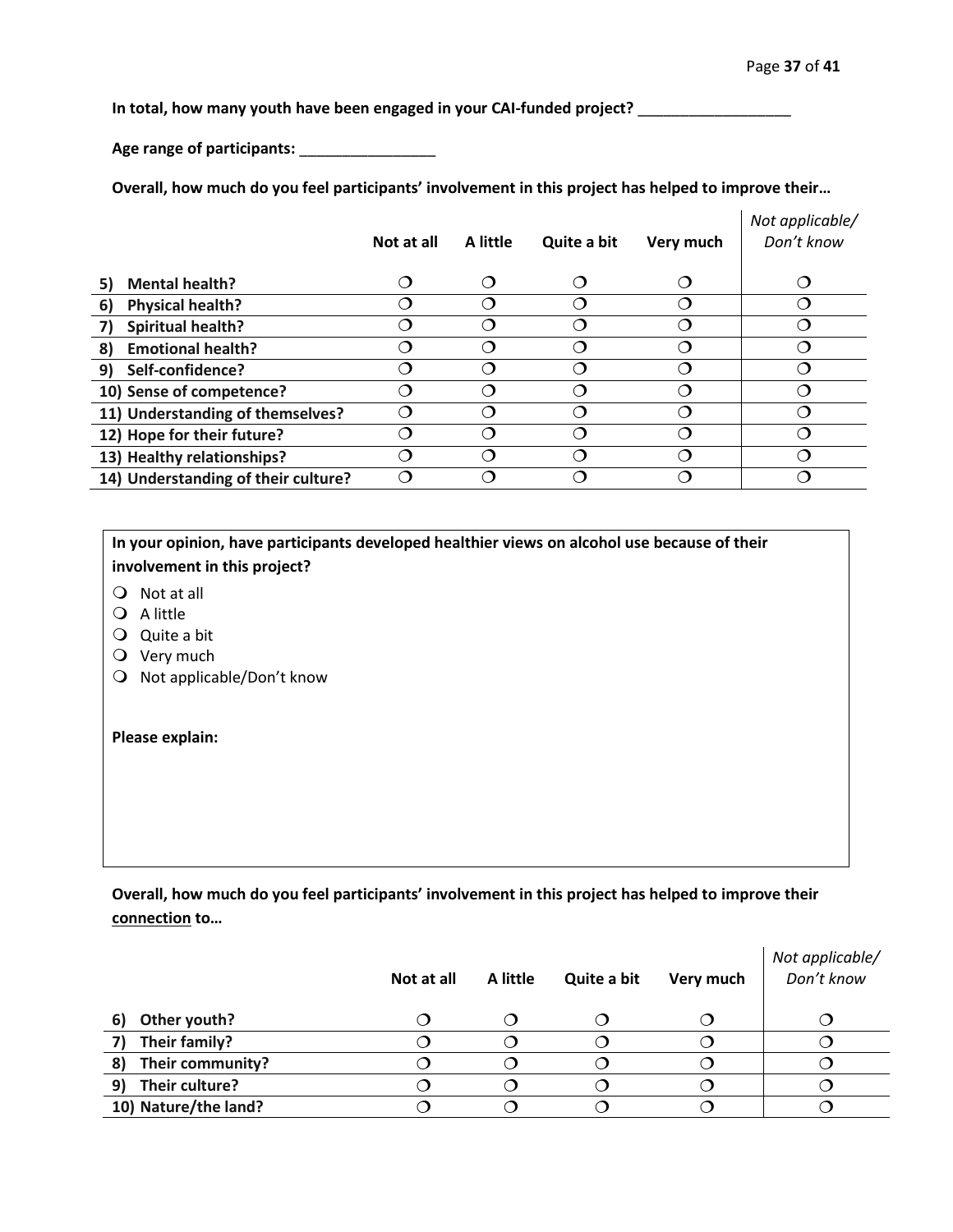|    |                                | Not at all | A little               | Quite a bit | Very much   | Not applicable/<br>Don't know |
|----|--------------------------------|------------|------------------------|-------------|-------------|-------------------------------|
| 5) | Knowledge of community         |            |                        |             |             |                               |
|    | services and supports?         | ◠          | $\bigcap$              | ⌒           | $\mathbf C$ |                               |
| 6) | Knowledge of people in the     |            |                        |             |             |                               |
|    | community they can turn to for | ∩          |                        | ာ           | Э           |                               |
|    | support?                       |            |                        |             |             |                               |
| 7) | Access to needed services and  | ◠          |                        | ∍           | ◠           |                               |
|    | supports?                      |            |                        |             |             |                               |
| 8) | Access to people in the        |            |                        |             |             |                               |
|    | community they can turn to for | ◠          | $\left( \quad \right)$ |             |             |                               |
|    | support?                       |            |                        |             |             |                               |

**Overall, how much do you feel participants' involvement in this project has helped to increase their…**

# **Do you feel participants' involvement in this project has helped to lower their likelihood of harmful alcohol use?**

- Q Not at all
- $Q$  A little
- Quite a bit
- Very much

**Please explain:**

**Overall, how much do you feel participants' involvement in this project has helped to improve their skills in…**

|                                               | Not at all | A little         | Quite a bit | Very much | Not applicable/<br>Don't know |
|-----------------------------------------------|------------|------------------|-------------|-----------|-------------------------------|
| Leadership?                                   |            | $\left( \right)$ |             | O         | Э.                            |
| Teamwork?<br>8)                               | ∩          |                  |             |           |                               |
| <b>Healthy coping?</b><br>9)                  |            |                  |             |           |                               |
| 10) Planning ahead (making a plan)?           |            |                  |             |           |                               |
| 11) Being able to say No?                     |            |                  |             | Ω         |                               |
| 12) Being able to recognize if they are in an |            |                  |             |           |                               |
| unsafe situation?                             |            |                  |             |           |                               |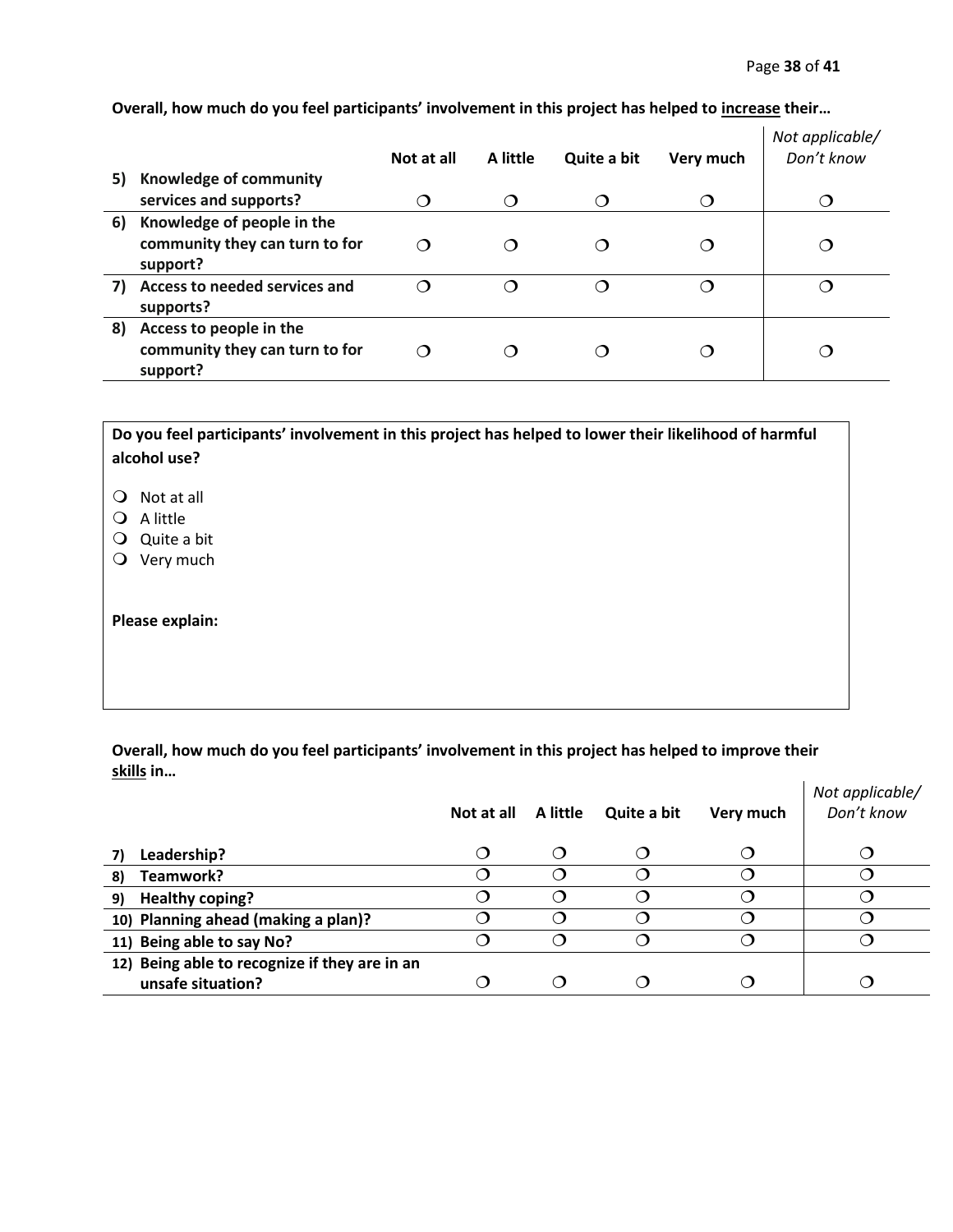**Overall, how much do you feel participants' involvement in this project has helped to improve their understanding of…**

|    |                                           | Not at all | A little | Quite a bit | Very much | Not applicable/<br>Don't know |
|----|-------------------------------------------|------------|----------|-------------|-----------|-------------------------------|
|    | Alcohol use and its potential harms?      |            |          |             |           |                               |
| 5) | How to drink alcohol more safely (if they |            |          |             |           |                               |
|    | were to drink)?                           |            |          |             |           |                               |
| 6) | What to do if they are in an unsafe       |            |          |             |           |                               |
|    | situation?                                |            |          |             |           |                               |

**From your point of view, has the project impacted participants' lives in other ways? Please explain…**

**In your organization, have there been changes in the following areas because of this project?**

|                                | Not at all | A little | Quite a bit | Very much | Not applicable/<br>Don't know |
|--------------------------------|------------|----------|-------------|-----------|-------------------------------|
| Approach to girls' alcohol use |            |          |             |           |                               |
| Programming                    |            |          |             |           |                               |
| Approach to youth engagement   |            |          |             |           |                               |
| Other (specify):               |            |          |             |           |                               |

**Please share details of any changes that have happened in your organization because of this project:**

**Do you have any suggestions to improve this CAI granting stream?**

**Is there anything else you would like to share?**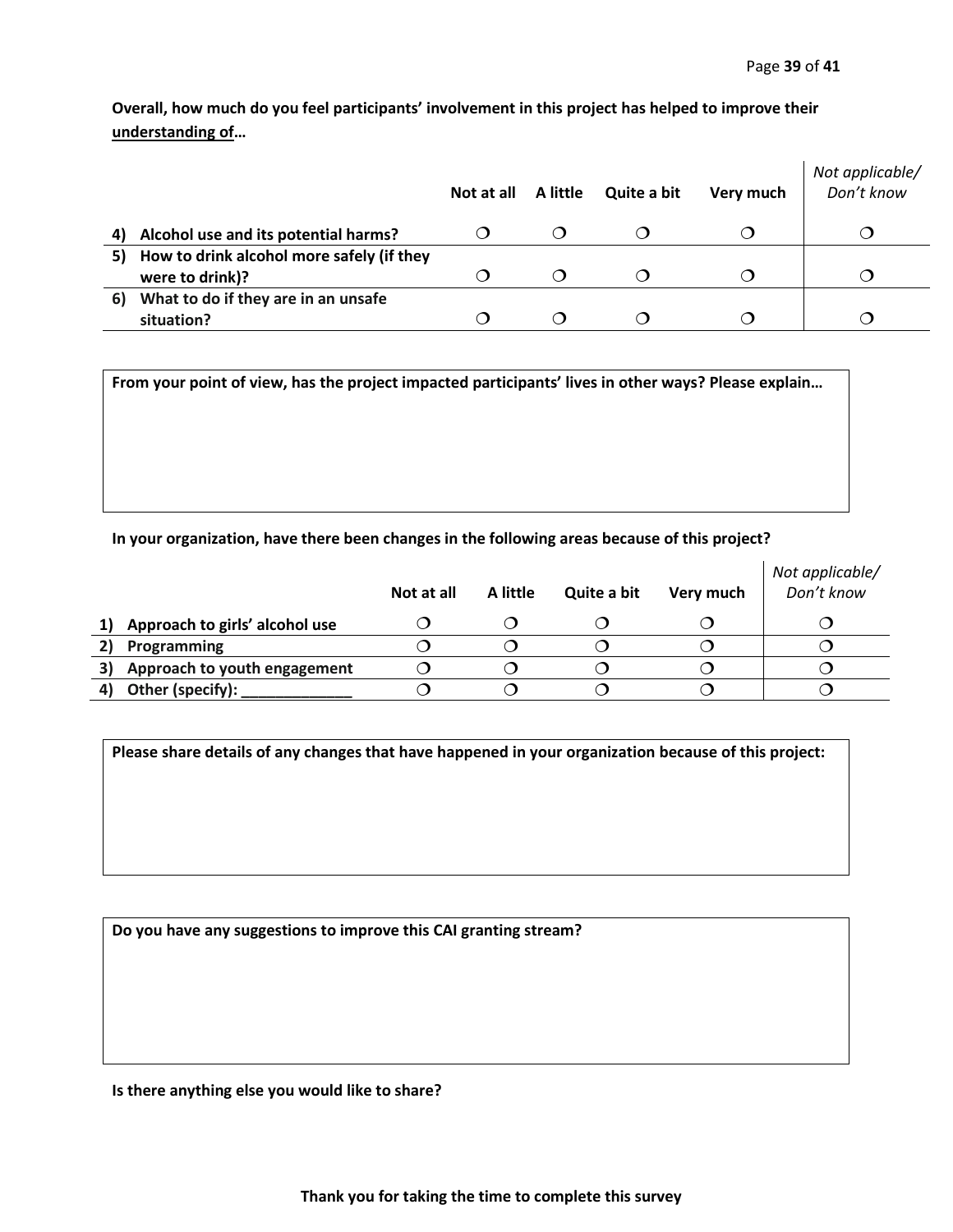## **Grantee Interview Questions**

## **PROCESS**

- 1. Would you mind describing what the goals of your CAI project were? a) How were the project activities meant to achieve those goals?
- 2. Was the project carried out in the way it had been intended, or did changes need to be made along the way?
	- a) What were the reasons for the changes?
- 3. To what extent has the COVID-19 pandemic affected this project?
- 4. In what ways (if any) has the pandemic affected girls' alcohol use?

## **Youth engagement**

- 5. Were youth involved in planning the project? How so?
- 6. Were youth involved in delivering the project? How so?
- 7. *[If yes to 4 or 5]* How successful do you feel the project was in meaningfully engaging youth in project planning *and/or* delivery?
- 8. Once youth were brought in, how successful was the project in keeping them engaged? a) What were some ways that were used to keep youth engaged?
- 9. How successful do you feel the project has been in engaging harder-to-reach youth?
- 10. Were there any barriers or challenges to engaging youth (including harder-to-reach youth) and keeping them engaged?

## **Partnerships**

- 11. How successful do you feel the project has been in collaborating or partnering with other organizations or service providers?
	- a) Were there any challenges? If so, what lessons did you and the team learn for the next time? What would you do differently?

## **Strengths & Challenges**

- 12. What do you see as the strengths of your project?
- 13. All projects have challenges. What do you feel were challenges associated with this one? a) How were the challenges addressed?

## **OUTCOMES**

- 14. To what extent do you feel the project goals were achieved?
- 15. What do you think contributed to your project's success?